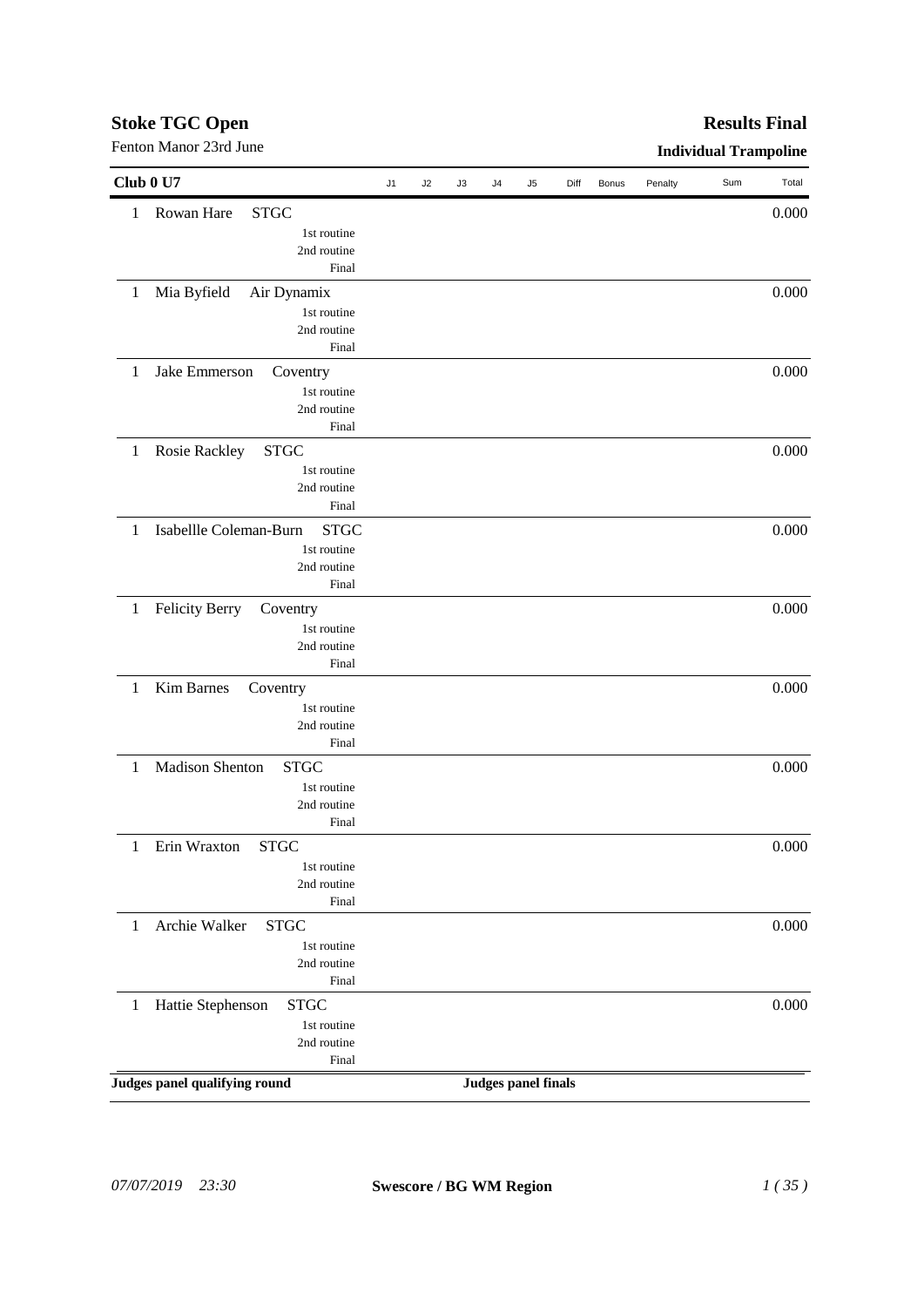| Club 0 U9                                                      |    |    |    |    |    |      |              |         |     |       |
|----------------------------------------------------------------|----|----|----|----|----|------|--------------|---------|-----|-------|
|                                                                | J1 | J2 | J3 | J4 | J5 | Diff | <b>Bonus</b> | Penalty | Sum | Total |
| <b>Emily Leese</b><br><b>STGC</b><br>$\boldsymbol{0}$          |    |    |    |    |    |      |              |         |     | 0.000 |
| 1st routine                                                    |    |    |    |    |    |      |              |         |     |       |
| 2nd routine                                                    |    |    |    |    |    |      |              |         |     |       |
| Final                                                          |    |    |    |    |    |      |              |         |     |       |
| Ryan Ashley<br><b>STGC</b><br>$\boldsymbol{0}$                 |    |    |    |    |    |      |              |         |     | 0.000 |
| 1st routine                                                    |    |    |    |    |    |      |              |         |     |       |
| 2nd routine                                                    |    |    |    |    |    |      |              |         |     |       |
| Final                                                          |    |    |    |    |    |      |              |         |     |       |
| Jayden Price<br><b>STGC</b><br>$\boldsymbol{0}$                |    |    |    |    |    |      |              |         |     | 0.000 |
| 1st routine                                                    |    |    |    |    |    |      |              |         |     |       |
| 2nd routine                                                    |    |    |    |    |    |      |              |         |     |       |
| Final                                                          |    |    |    |    |    |      |              |         |     |       |
| Nina Havettova<br><b>STGC</b><br>$\boldsymbol{0}$              |    |    |    |    |    |      |              |         |     | 0.000 |
| 1st routine                                                    |    |    |    |    |    |      |              |         |     |       |
| 2nd routine                                                    |    |    |    |    |    |      |              |         |     |       |
| Final                                                          |    |    |    |    |    |      |              |         |     |       |
| <b>Emily Barden</b><br><b>STGC</b><br>$\boldsymbol{0}$         |    |    |    |    |    |      |              |         |     | 0.000 |
| 1st routine                                                    |    |    |    |    |    |      |              |         |     |       |
| 2nd routine<br>Final                                           |    |    |    |    |    |      |              |         |     |       |
|                                                                |    |    |    |    |    |      |              |         |     |       |
| Lydia Jolley<br><b>STGC</b><br>$\boldsymbol{0}$                |    |    |    |    |    |      |              |         |     | 0.000 |
| 1st routine<br>2nd routine                                     |    |    |    |    |    |      |              |         |     |       |
| Final                                                          |    |    |    |    |    |      |              |         |     |       |
|                                                                |    |    |    |    |    |      |              |         |     |       |
| Sofia Ava Ward<br><b>STGC</b><br>$\boldsymbol{0}$              |    |    |    |    |    |      |              |         |     | 0.000 |
| 1st routine<br>2nd routine                                     |    |    |    |    |    |      |              |         |     |       |
| Final                                                          |    |    |    |    |    |      |              |         |     |       |
| Frankie Deaville<br><b>STGC</b><br>$\boldsymbol{0}$            |    |    |    |    |    |      |              |         |     | 0.000 |
| 1st routine                                                    |    |    |    |    |    |      |              |         |     |       |
| 2nd routine                                                    |    |    |    |    |    |      |              |         |     |       |
| Final                                                          |    |    |    |    |    |      |              |         |     |       |
| <b>Constance Forest-Hay</b><br><b>STGC</b><br>$\boldsymbol{0}$ |    |    |    |    |    |      |              |         |     | 0.000 |
| 1st routine                                                    |    |    |    |    |    |      |              |         |     |       |
| 2nd routine                                                    |    |    |    |    |    |      |              |         |     |       |
| Final                                                          |    |    |    |    |    |      |              |         |     |       |
| Holly Warrington<br><b>STGC</b><br>$\mathbf{0}$                |    |    |    |    |    |      |              |         |     | 0.000 |
| 1st routine                                                    |    |    |    |    |    |      |              |         |     |       |
| 2nd routine                                                    |    |    |    |    |    |      |              |         |     |       |
| Final                                                          |    |    |    |    |    |      |              |         |     |       |
| Daanish Ashiraf<br><b>STGC</b><br>$\theta$                     |    |    |    |    |    |      |              |         |     | 0.000 |
| 1st routine                                                    |    |    |    |    |    |      |              |         |     |       |
| 2nd routine                                                    |    |    |    |    |    |      |              |         |     |       |
| Final                                                          |    |    |    |    |    |      |              |         |     |       |
| Zara Isaak<br>$\boldsymbol{0}$<br>Coventry                     |    |    |    |    |    |      |              |         |     | 0.000 |
| 1st routine                                                    |    |    |    |    |    |      |              |         |     |       |
| 2nd routine                                                    |    |    |    |    |    |      |              |         |     |       |
| Final                                                          |    |    |    |    |    |      |              |         |     |       |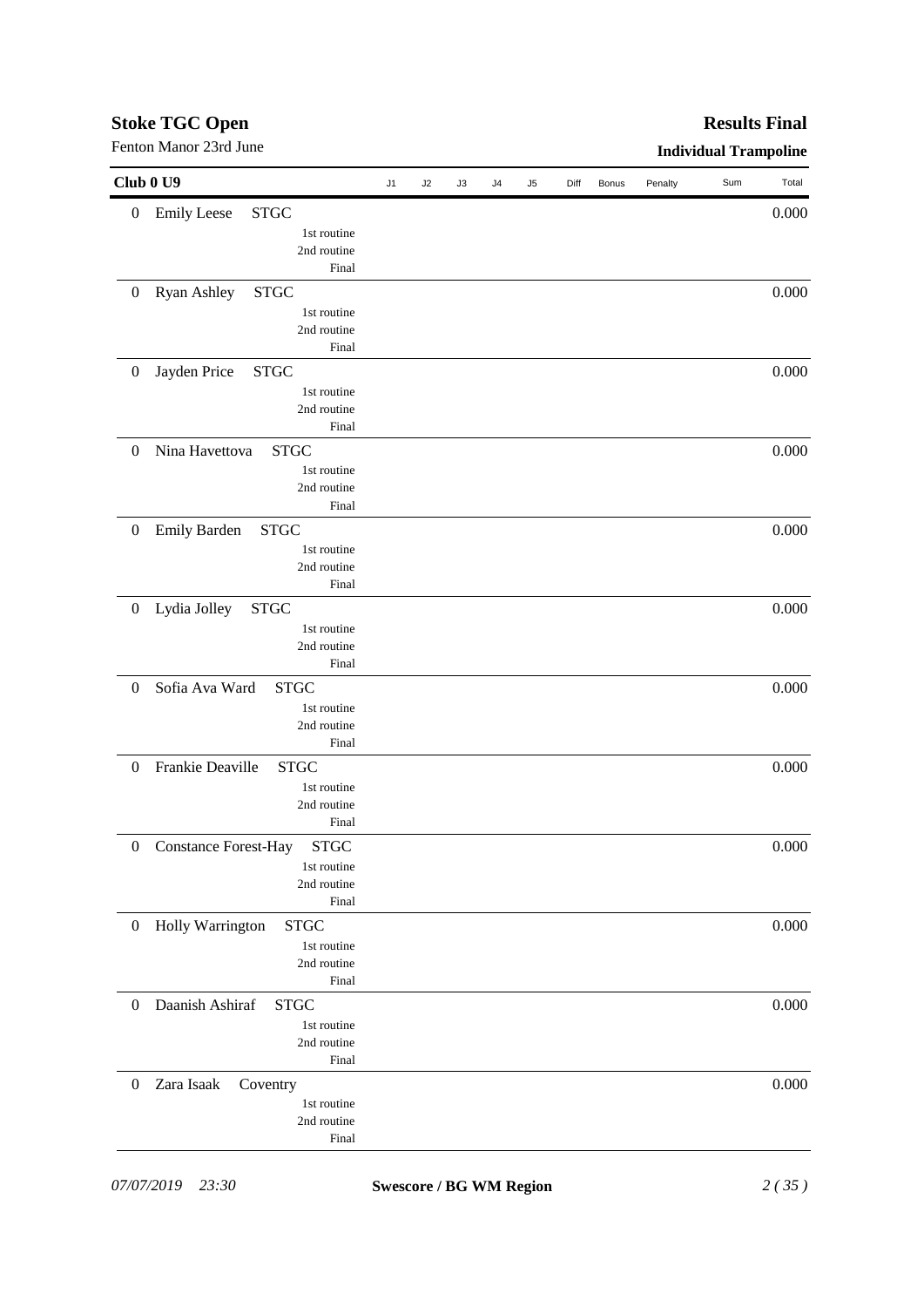# **Results Final**

Fenton Manor 23rd June

| Club 0 U9    |                               |                                                    | J <sub>1</sub> | J2 | J3 | J4 | J5                  | Diff | <b>Bonus</b> | Penalty | Sum | Total |
|--------------|-------------------------------|----------------------------------------------------|----------------|----|----|----|---------------------|------|--------------|---------|-----|-------|
| $\theta$     | <b>Christine Barnes</b>       | Coventry<br>1st routine<br>2nd routine<br>Final    |                |    |    |    |                     |      |              |         |     | 0.000 |
| $\mathbf{0}$ | Grace Ashley                  | <b>STGC</b><br>1st routine<br>2nd routine<br>Final |                |    |    |    |                     |      |              |         |     | 0.000 |
|              | Judges panel qualifying round |                                                    |                |    |    |    | Judges panel finals |      |              |         |     |       |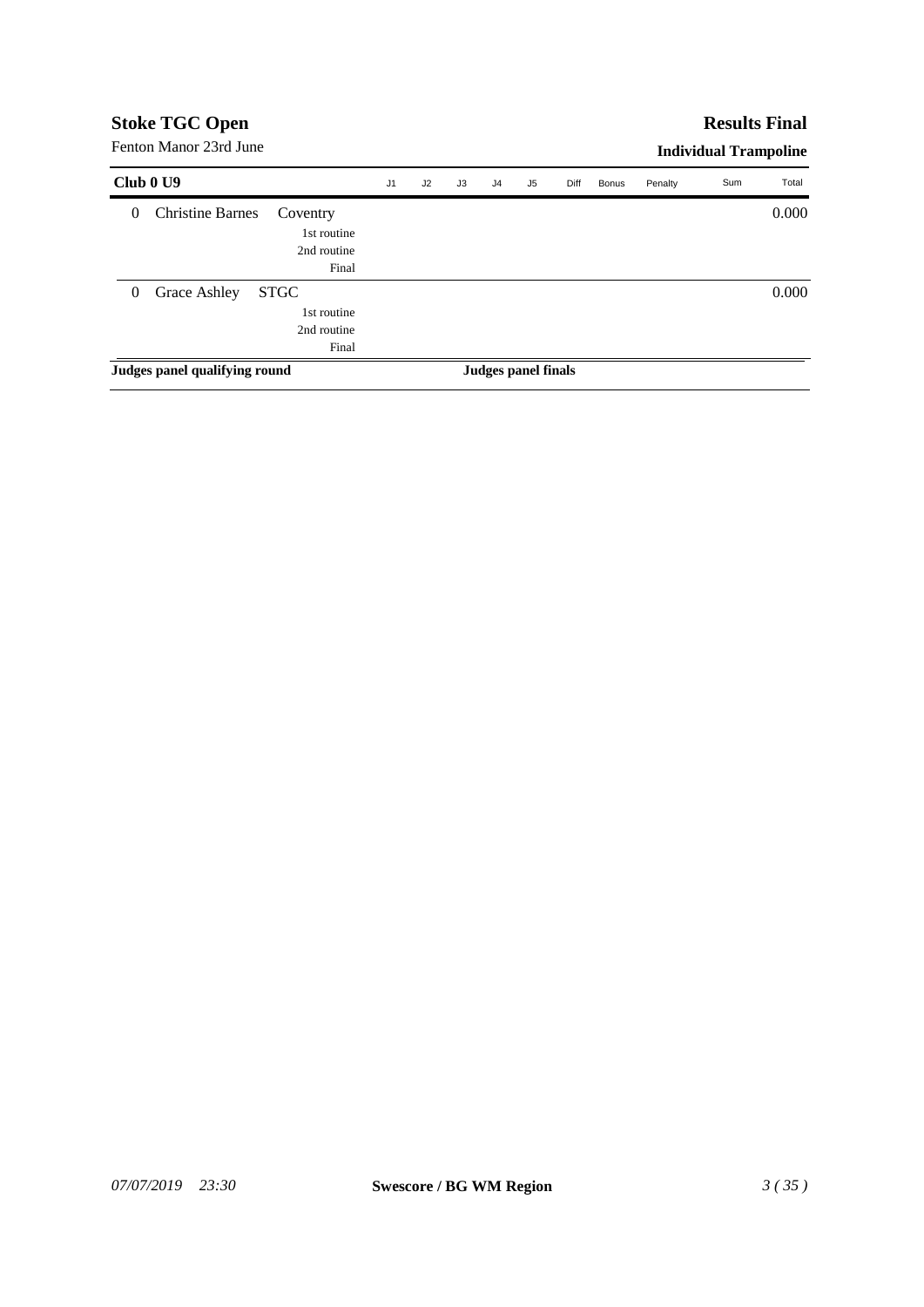| Isabella Scarratt<br><b>STGC</b><br>$\boldsymbol{0}$<br>1st routine<br>2nd routine<br>Final<br>$\boldsymbol{0}$<br><b>Barnes Hayles</b><br><b>STGC</b><br>1st routine<br>2nd routine<br>Final<br>Faith Mills<br>$\boldsymbol{0}$<br>Coventry<br>1st routine<br>2nd routine |  |  |  |  |       |
|----------------------------------------------------------------------------------------------------------------------------------------------------------------------------------------------------------------------------------------------------------------------------|--|--|--|--|-------|
|                                                                                                                                                                                                                                                                            |  |  |  |  | 0.000 |
|                                                                                                                                                                                                                                                                            |  |  |  |  |       |
|                                                                                                                                                                                                                                                                            |  |  |  |  |       |
|                                                                                                                                                                                                                                                                            |  |  |  |  |       |
|                                                                                                                                                                                                                                                                            |  |  |  |  | 0.000 |
|                                                                                                                                                                                                                                                                            |  |  |  |  |       |
|                                                                                                                                                                                                                                                                            |  |  |  |  |       |
|                                                                                                                                                                                                                                                                            |  |  |  |  |       |
|                                                                                                                                                                                                                                                                            |  |  |  |  | 0.000 |
|                                                                                                                                                                                                                                                                            |  |  |  |  |       |
|                                                                                                                                                                                                                                                                            |  |  |  |  |       |
| Final                                                                                                                                                                                                                                                                      |  |  |  |  |       |
| $\boldsymbol{0}$<br>Juliet Markum<br>Coventry                                                                                                                                                                                                                              |  |  |  |  | 0.000 |
| 1st routine                                                                                                                                                                                                                                                                |  |  |  |  |       |
| 2nd routine                                                                                                                                                                                                                                                                |  |  |  |  |       |
| Final                                                                                                                                                                                                                                                                      |  |  |  |  |       |
| <b>STGC</b><br>Laila Hammersley<br>$\boldsymbol{0}$                                                                                                                                                                                                                        |  |  |  |  | 0.000 |
| 1st routine                                                                                                                                                                                                                                                                |  |  |  |  |       |
| 2nd routine                                                                                                                                                                                                                                                                |  |  |  |  |       |
| Final                                                                                                                                                                                                                                                                      |  |  |  |  |       |
| <b>Bradley Barratt</b><br>Air Dynamix<br>$\boldsymbol{0}$                                                                                                                                                                                                                  |  |  |  |  | 0.000 |
| 1st routine                                                                                                                                                                                                                                                                |  |  |  |  |       |
| 2nd routine                                                                                                                                                                                                                                                                |  |  |  |  |       |
| Final                                                                                                                                                                                                                                                                      |  |  |  |  |       |
| Judges panel qualifying round                                                                                                                                                                                                                                              |  |  |  |  |       |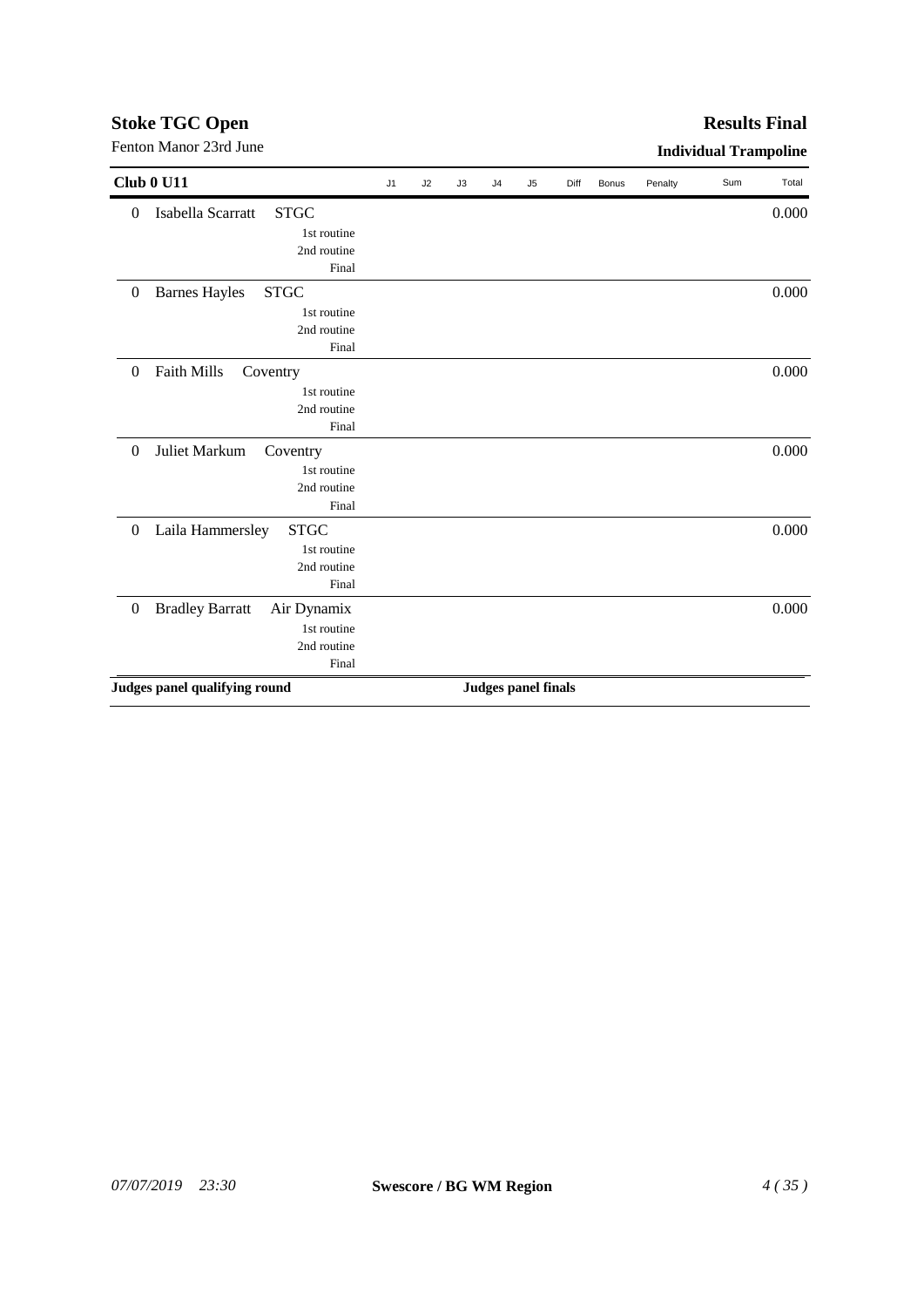# *07/07/2019 23:30* **Swescore / BG WM Region** *5 ( 35 )*

|                  | <b>Club 0 U13</b>                  |       | J <sub>1</sub> | J2 | J3 | J <sub>4</sub>             | J <sub>5</sub> | Diff | Bonus | Penalty | Sum | Total |
|------------------|------------------------------------|-------|----------------|----|----|----------------------------|----------------|------|-------|---------|-----|-------|
| $\boldsymbol{0}$ | <b>STGC</b><br>Katie Handley       |       |                |    |    |                            |                |      |       |         |     | 0.000 |
|                  | 1st routine                        |       |                |    |    |                            |                |      |       |         |     |       |
|                  | 2nd routine                        |       |                |    |    |                            |                |      |       |         |     |       |
|                  |                                    | Final |                |    |    |                            |                |      |       |         |     |       |
| $\boldsymbol{0}$ | Lilly Rushdon<br><b>STGC</b>       |       |                |    |    |                            |                |      |       |         |     | 0.000 |
|                  | 1st routine                        |       |                |    |    |                            |                |      |       |         |     |       |
|                  | 2nd routine                        |       |                |    |    |                            |                |      |       |         |     |       |
|                  |                                    | Final |                |    |    |                            |                |      |       |         |     |       |
| $\boldsymbol{0}$ | <b>STGC</b><br>Ella Bardon         |       |                |    |    |                            |                |      |       |         |     | 0.000 |
|                  | 1st routine                        |       |                |    |    |                            |                |      |       |         |     |       |
|                  | 2nd routine                        |       |                |    |    |                            |                |      |       |         |     |       |
|                  |                                    | Final |                |    |    |                            |                |      |       |         |     |       |
| $\boldsymbol{0}$ | <b>STGC</b><br>Joe Laidler         |       |                |    |    |                            |                |      |       |         |     | 0.000 |
|                  | 1st routine                        |       |                |    |    |                            |                |      |       |         |     |       |
|                  | 2nd routine                        |       |                |    |    |                            |                |      |       |         |     |       |
|                  |                                    | Final |                |    |    |                            |                |      |       |         |     |       |
| $\boldsymbol{0}$ | <b>Holly Molson</b><br><b>STGC</b> |       |                |    |    |                            |                |      |       |         |     | 0.000 |
|                  | 1st routine                        |       |                |    |    |                            |                |      |       |         |     |       |
|                  | 2nd routine                        |       |                |    |    |                            |                |      |       |         |     |       |
|                  |                                    | Final |                |    |    |                            |                |      |       |         |     |       |
|                  | Judges panel qualifying round      |       |                |    |    | <b>Judges panel finals</b> |                |      |       |         |     |       |

Fenton Manor 23rd June **Individual Trampoline** 

# **Stoke TGC Open**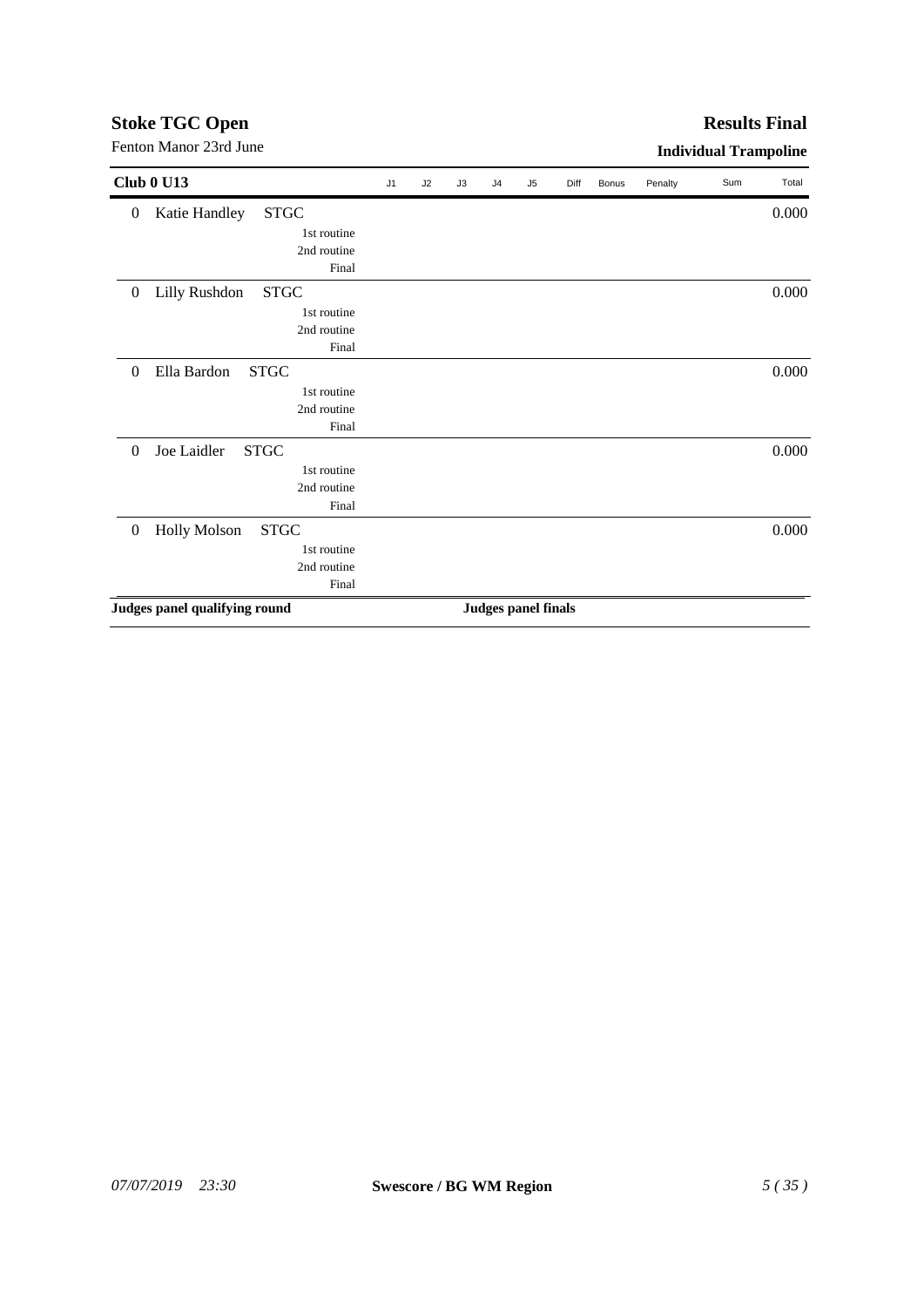#### **Results Final**

| 0.000<br>0.000             |
|----------------------------|
|                            |
|                            |
|                            |
|                            |
|                            |
|                            |
|                            |
|                            |
| 0.000                      |
|                            |
|                            |
|                            |
| <b>Judges panel finals</b> |
|                            |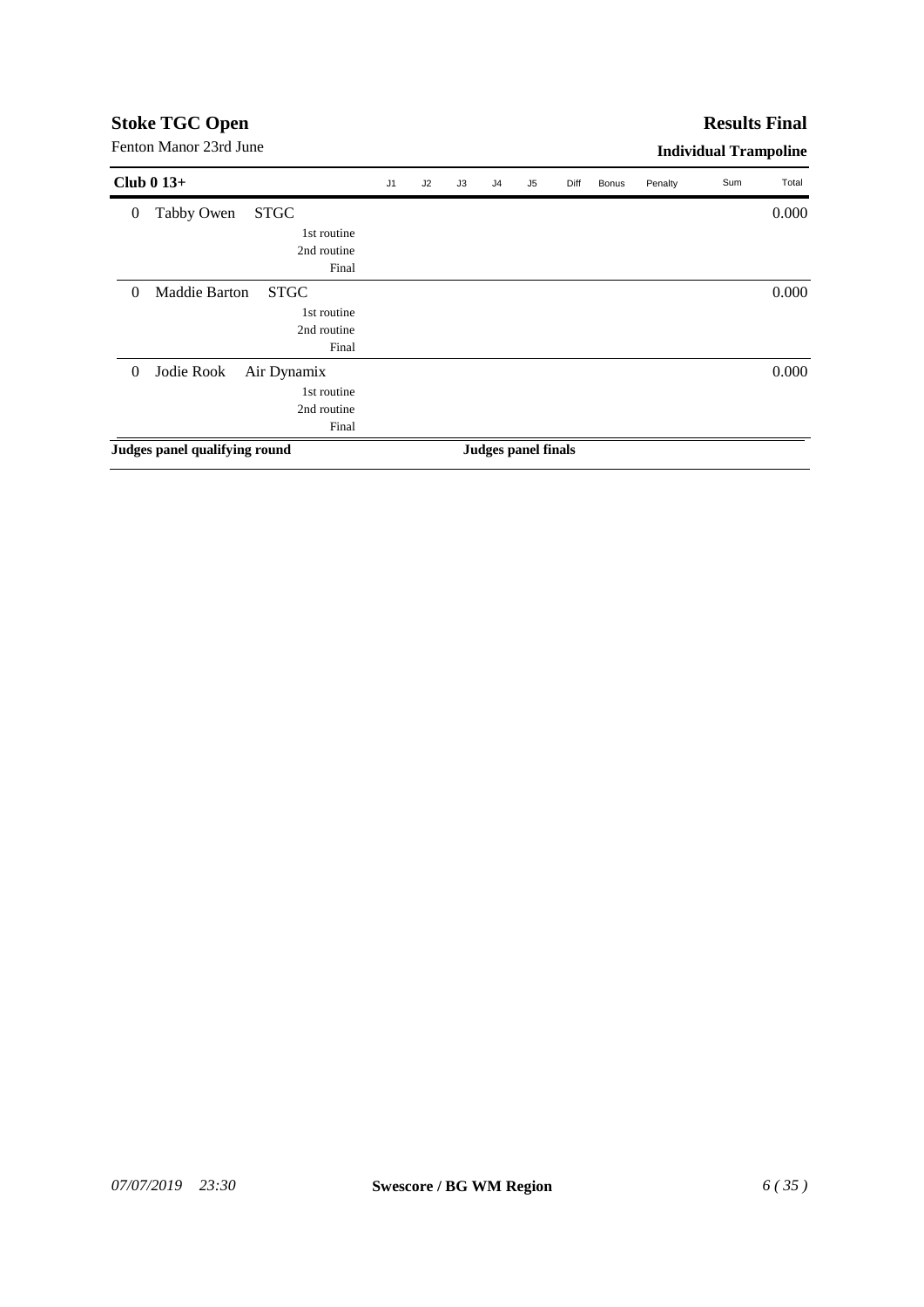|           | <b>Stoke TGC Open</b>         |                                                    |                |    |    |    |                     |      |              |         | <b>Results Final</b>         |       |
|-----------|-------------------------------|----------------------------------------------------|----------------|----|----|----|---------------------|------|--------------|---------|------------------------------|-------|
|           | Fenton Manor 23rd June        |                                                    |                |    |    |    |                     |      |              |         | <b>Individual Trampoline</b> |       |
| Club 1 U7 |                               |                                                    | J <sub>1</sub> | J2 | J3 | J4 | J5                  | Diff | <b>Bonus</b> | Penalty | Sum                          | Total |
| 0         | Ayla-Bae Lambert              | <b>STGC</b><br>1st routine<br>2nd routine<br>Final |                |    |    |    |                     |      |              |         |                              | 0.000 |
|           | Judges panel qualifying round |                                                    |                |    |    |    | Judges panel finals |      |              |         |                              |       |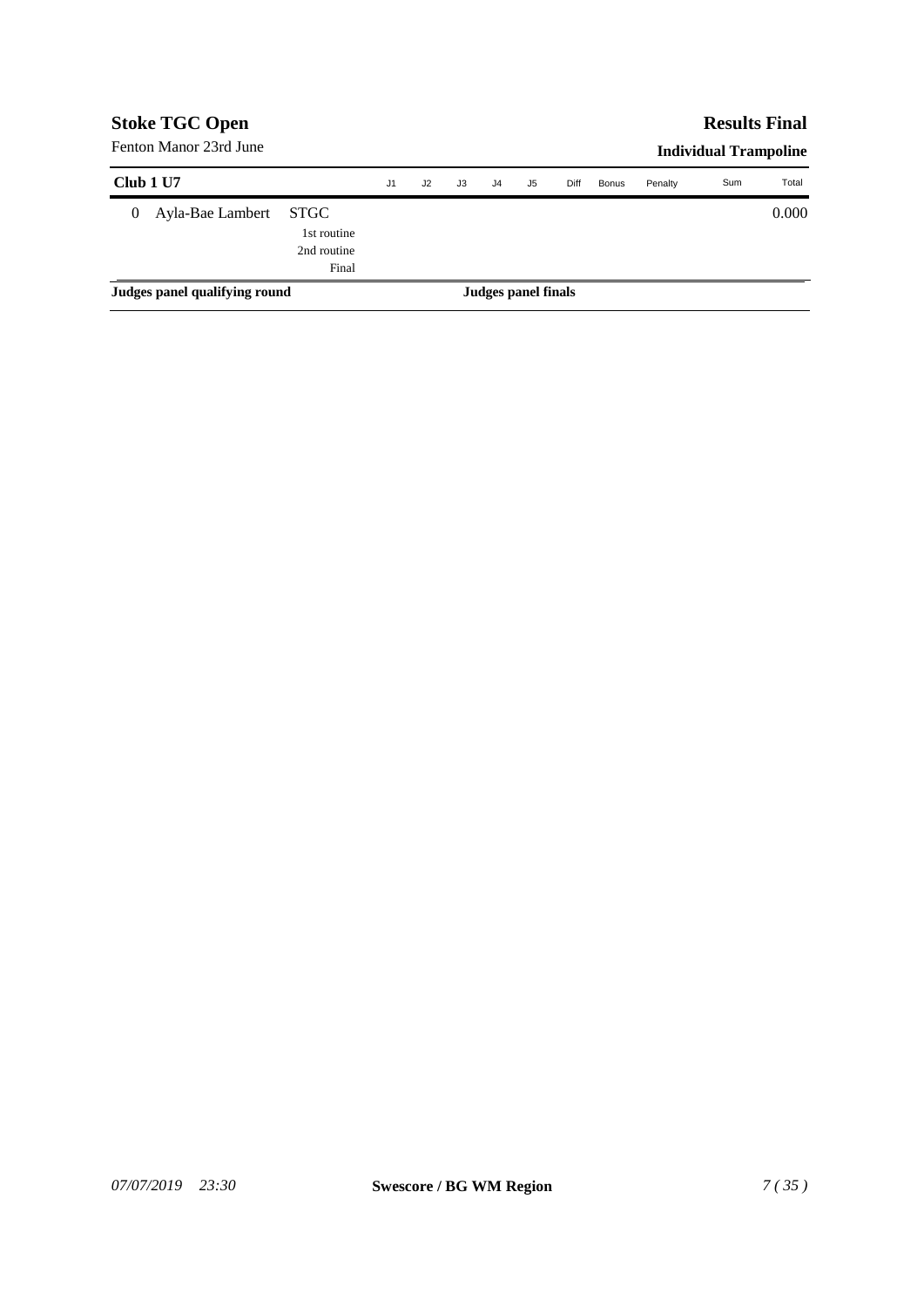# **Results Final**

Fenton Manor 23rd June

| Club 1 U9                     | J1 | J2 | J3 | J <sub>4</sub> | J5                  | Diff | Bonus | Penalty | Sum | Total |
|-------------------------------|----|----|----|----------------|---------------------|------|-------|---------|-----|-------|
| Lila Blunt<br><b>STGC</b>     |    |    |    |                |                     |      |       |         |     | 0.000 |
| 1st routine                   |    |    |    |                |                     |      |       |         |     |       |
| 2nd routine                   |    |    |    |                |                     |      |       |         |     |       |
| Final                         |    |    |    |                |                     |      |       |         |     |       |
| Melina Chemin<br>Air Dynamix  |    |    |    |                |                     |      |       |         |     | 0.000 |
| 1st routine                   |    |    |    |                |                     |      |       |         |     |       |
| 2nd routine                   |    |    |    |                |                     |      |       |         |     |       |
| Final                         |    |    |    |                |                     |      |       |         |     |       |
| Judges panel qualifying round |    |    |    |                | Judges panel finals |      |       |         |     |       |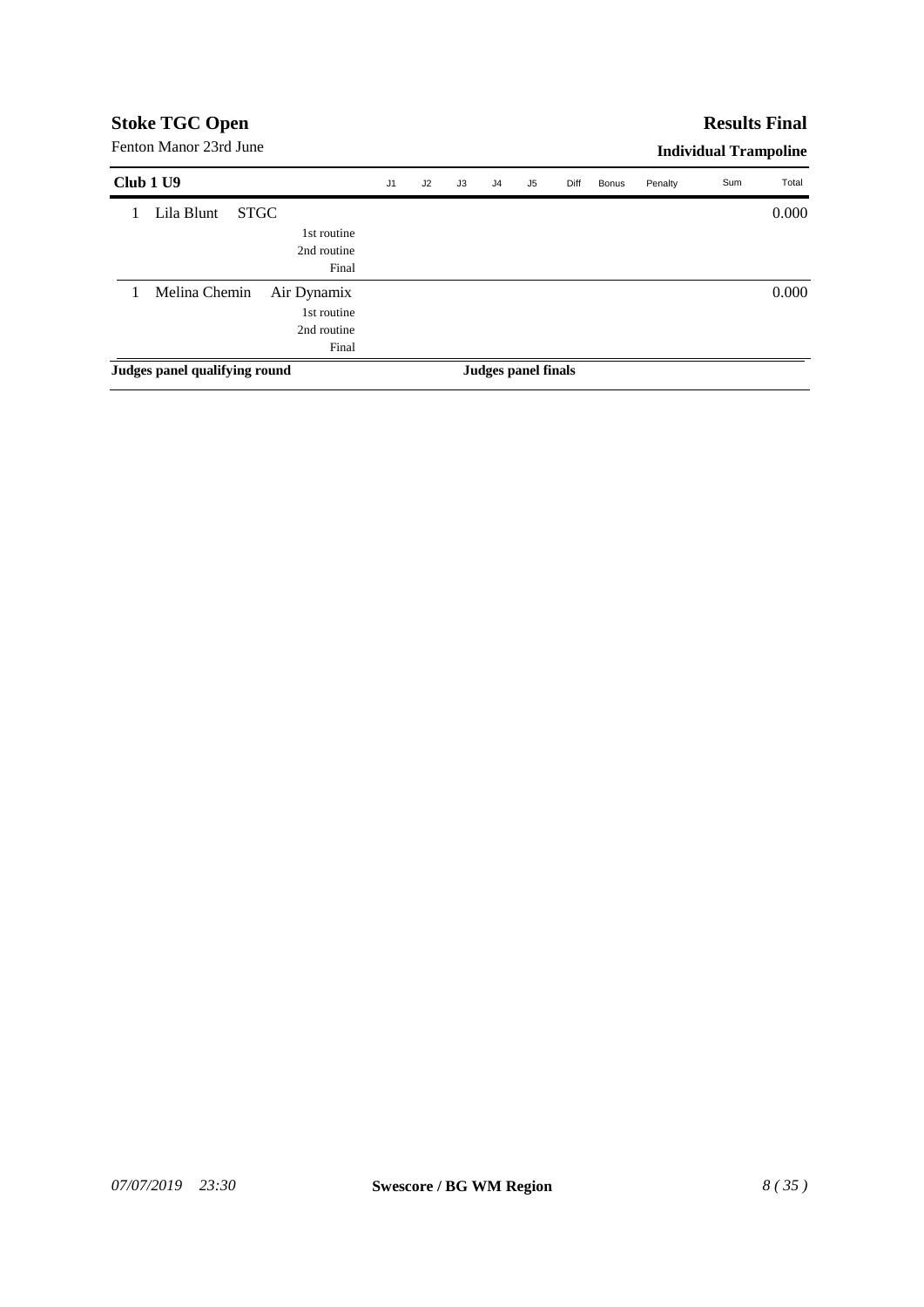| <b>Club 1 U11</b>                                     | J <sub>1</sub> | J2 | J3 | J <sub>4</sub> | J <sub>5</sub>             | Diff | <b>Bonus</b> | Penalty | Sum | Total |
|-------------------------------------------------------|----------------|----|----|----------------|----------------------------|------|--------------|---------|-----|-------|
| Caitlyn Hall<br>Air Dynamix<br>$\boldsymbol{0}$       |                |    |    |                |                            |      |              |         |     | 0.000 |
| 1st routine                                           |                |    |    |                |                            |      |              |         |     |       |
| 2nd routine                                           |                |    |    |                |                            |      |              |         |     |       |
| Final                                                 |                |    |    |                |                            |      |              |         |     |       |
| Mia Murphy<br><b>STGC</b><br>$\theta$                 |                |    |    |                |                            |      |              |         |     | 0.000 |
| 1st routine                                           |                |    |    |                |                            |      |              |         |     |       |
| 2nd routine                                           |                |    |    |                |                            |      |              |         |     |       |
| Final                                                 |                |    |    |                |                            |      |              |         |     |       |
| Ellie Eklund-Johal<br><b>STGC</b><br>$\Omega$         |                |    |    |                |                            |      |              |         |     | 0.000 |
| 1st routine                                           |                |    |    |                |                            |      |              |         |     |       |
| 2nd routine                                           |                |    |    |                |                            |      |              |         |     |       |
| Final                                                 |                |    |    |                |                            |      |              |         |     |       |
| Daniella Gradiz<br><b>STGC</b><br>$\Omega$            |                |    |    |                |                            |      |              |         |     | 0.000 |
| 1st routine                                           |                |    |    |                |                            |      |              |         |     |       |
| 2nd routine                                           |                |    |    |                |                            |      |              |         |     |       |
| Final                                                 |                |    |    |                |                            |      |              |         |     |       |
| <b>Austin Colley</b><br><b>STGC</b><br>$\overline{0}$ |                |    |    |                |                            |      |              |         |     | 0.000 |
| 1st routine                                           |                |    |    |                |                            |      |              |         |     |       |
| 2nd routine                                           |                |    |    |                |                            |      |              |         |     |       |
| Final                                                 |                |    |    |                |                            |      |              |         |     |       |
| Isabelle Montgommery<br>$\boldsymbol{0}$<br>Coventry  |                |    |    |                |                            |      |              |         |     | 0.000 |
| 1st routine                                           |                |    |    |                |                            |      |              |         |     |       |
| 2nd routine                                           |                |    |    |                |                            |      |              |         |     |       |
| Final                                                 |                |    |    |                |                            |      |              |         |     |       |
| Judges panel qualifying round                         |                |    |    |                | <b>Judges panel finals</b> |      |              |         |     |       |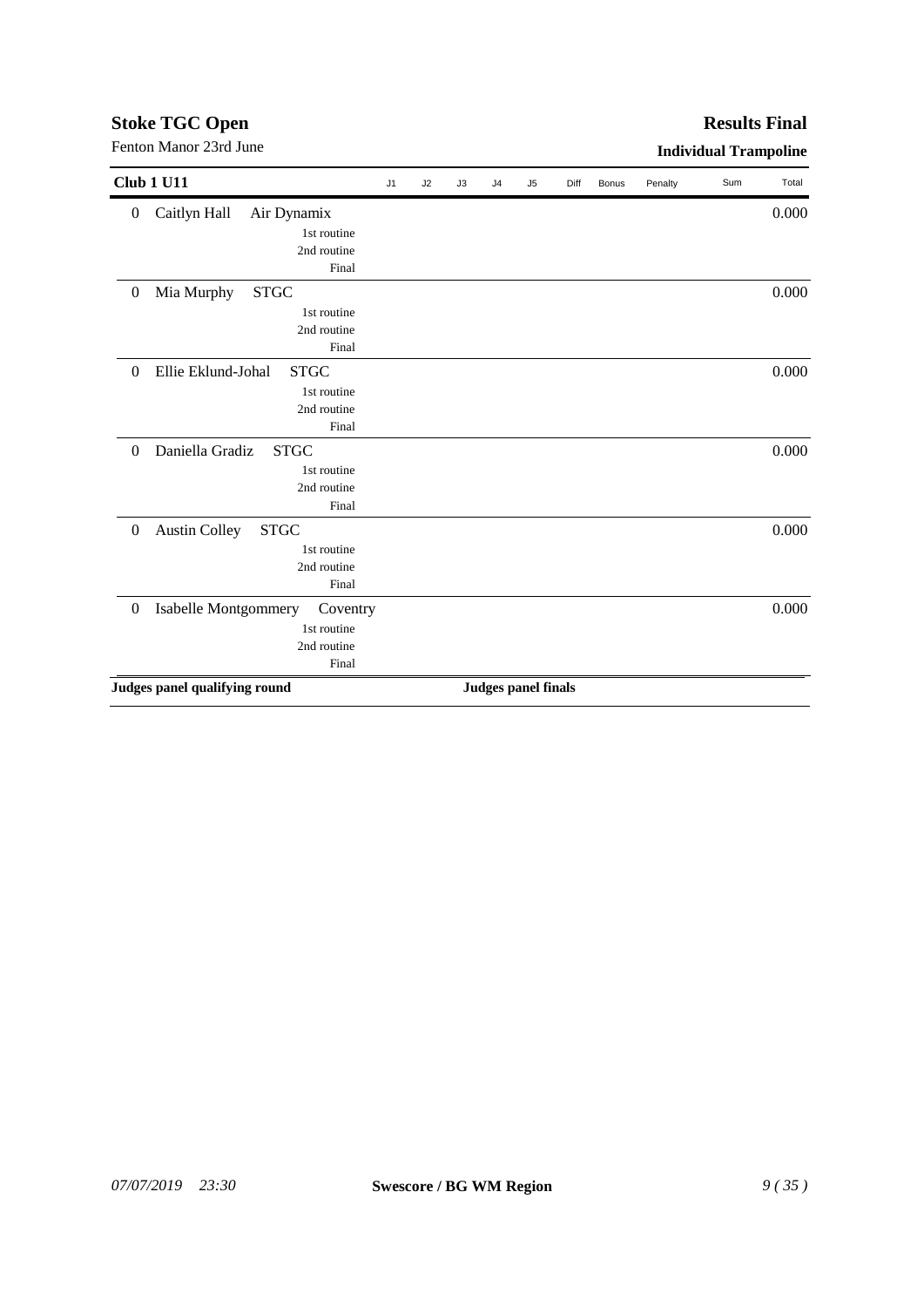| <b>Stoke TGC Open</b> |                               |             |                     |    |    |                |    |      |              |         |                              | <b>Results Final</b> |
|-----------------------|-------------------------------|-------------|---------------------|----|----|----------------|----|------|--------------|---------|------------------------------|----------------------|
|                       | Fenton Manor 23rd June        |             |                     |    |    |                |    |      |              |         | <b>Individual Trampoline</b> |                      |
|                       | Club $111+$                   |             | J <sub>1</sub>      | J2 | J3 | J <sub>4</sub> | J5 | Diff | <b>Bonus</b> | Penalty | Sum                          | Total                |
| $\Omega$              | Laila Collett                 | <b>STGC</b> |                     |    |    |                |    |      |              |         |                              | 0.000                |
|                       |                               | 1st routine |                     |    |    |                |    |      |              |         |                              |                      |
|                       |                               | 2nd routine |                     |    |    |                |    |      |              |         |                              |                      |
|                       |                               | Final       |                     |    |    |                |    |      |              |         |                              |                      |
|                       | Judges panel qualifying round |             | Judges panel finals |    |    |                |    |      |              |         |                              |                      |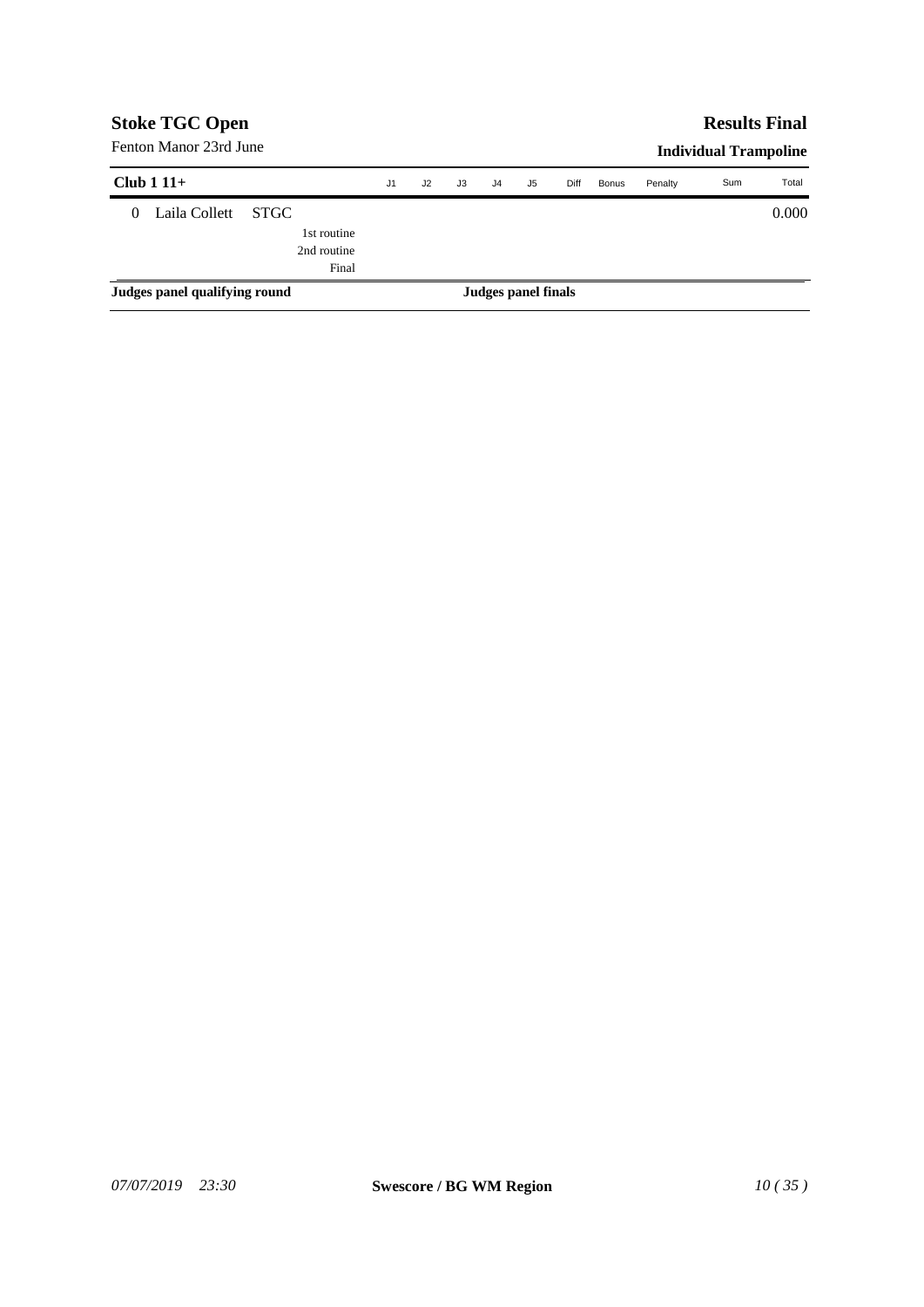#### **Results Final**

|   | Club 1 DIS                    |             | J <sub>1</sub> | J2   | J3   | J4   | J <sub>5</sub>      | Diff | Bonus | Penalty | Sum    | Total  |
|---|-------------------------------|-------------|----------------|------|------|------|---------------------|------|-------|---------|--------|--------|
|   | Lexi-Jean Thwaits             | <b>STGC</b> |                |      |      |      |                     |      |       |         |        | 49.500 |
|   |                               | 1st routine | 7.50           | 7.50 | 7.40 | 7.40 | 9.70                | 0.00 |       |         | 24.600 |        |
|   |                               | 2nd routine | 7.60           | 7.60 | 7.50 | 7.30 | 9.80                | 0.00 |       |         | 24.900 |        |
|   |                               | Final       |                |      |      |      |                     |      |       |         |        |        |
| 2 | Hayden Locker                 | <b>STGC</b> |                |      |      |      |                     |      |       |         |        | 48.700 |
|   |                               | 1st routine | 7.30           | 7.20 | 7.30 | 7.10 | 9.90                | 0.00 |       |         | 24.400 |        |
|   |                               | 2nd routine | 7.40           | 7.30 | 7.30 | 7.20 | 9.70                | 0.00 |       |         | 24.300 |        |
|   |                               | Final       |                |      |      |      |                     |      |       |         |        |        |
| 3 | <b>STGC</b><br>Eva Abley      |             |                |      |      |      |                     |      |       |         |        | 47.800 |
|   |                               | 1st routine | 7.00           | 7.00 | 7.10 | 7.00 | 9.80                | 0.00 |       |         | 23.800 |        |
|   |                               | 2nd routine | 7.10           | 7.10 | 7.10 | 7.20 | 9.80                | 0.00 |       |         | 24.000 |        |
|   |                               | Final       |                |      |      |      |                     |      |       |         |        |        |
|   | Judges panel qualifying round |             |                |      |      |      | Judges panel finals |      |       |         |        |        |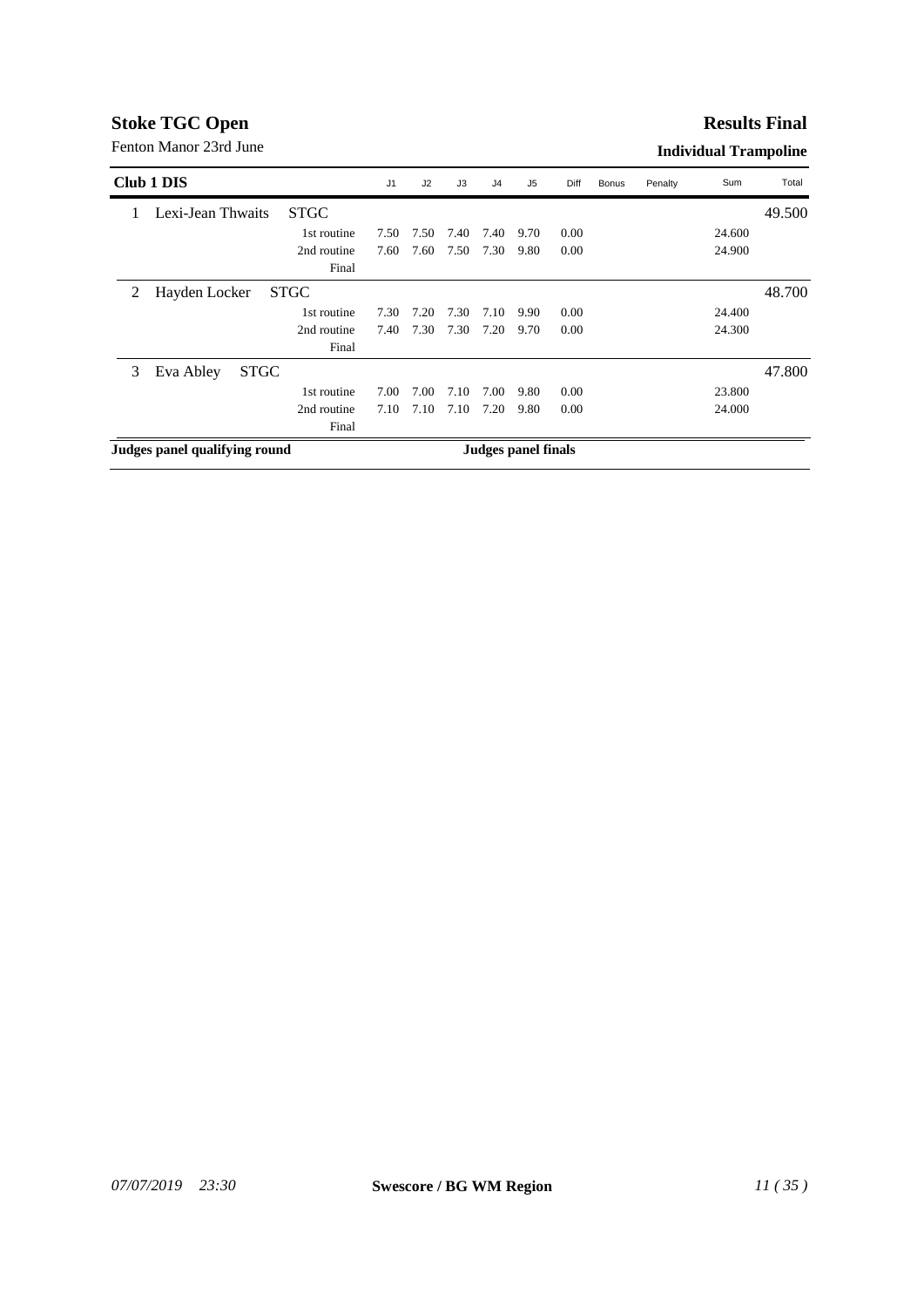| <b>Stoke TGC Open</b>         |             | <b>Results Final</b> |                |                     |    |                |    |      |              |         |                              |       |
|-------------------------------|-------------|----------------------|----------------|---------------------|----|----------------|----|------|--------------|---------|------------------------------|-------|
| Fenton Manor 23rd June        |             |                      |                |                     |    |                |    |      |              |         | <b>Individual Trampoline</b> |       |
| Club 2 U9                     |             |                      | J <sub>1</sub> | J2                  | J3 | J <sub>4</sub> | J5 | Diff | <b>Bonus</b> | Penalty | Sum                          | Total |
| Iris Percival                 | <b>STGC</b> |                      |                |                     |    |                |    |      |              |         |                              | 0.000 |
|                               |             | 1st routine          |                |                     |    |                |    |      |              |         |                              |       |
|                               |             | 2nd routine          |                |                     |    |                |    |      |              |         |                              |       |
|                               |             | Final                |                |                     |    |                |    |      |              |         |                              |       |
| Judges panel qualifying round |             |                      |                | Judges panel finals |    |                |    |      |              |         |                              |       |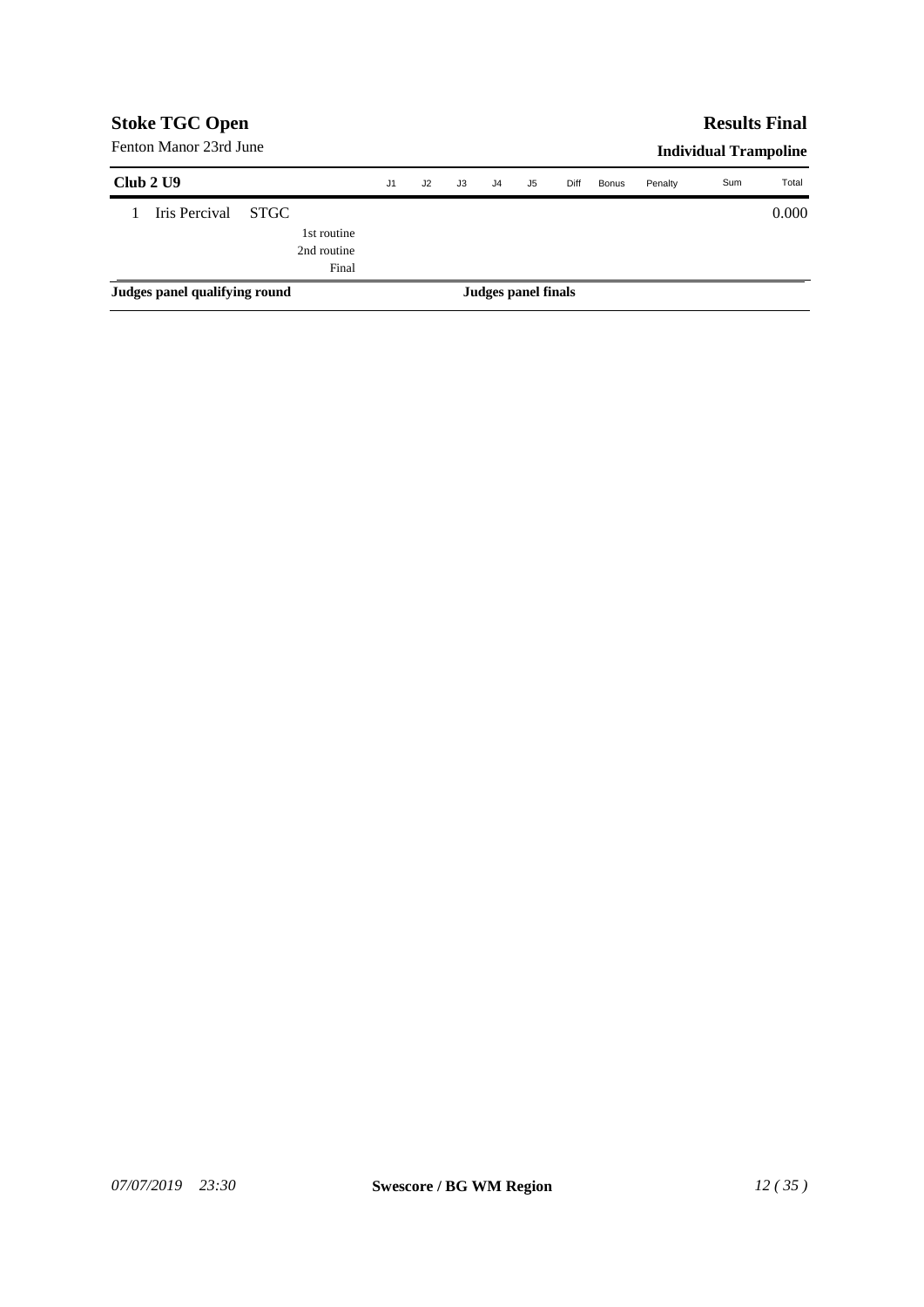| J <sub>1</sub> | J2 | J3 | J <sub>4</sub> | J5 | Diff | <b>Bonus</b>        | Penalty | Sum | Total                        |
|----------------|----|----|----------------|----|------|---------------------|---------|-----|------------------------------|
|                |    |    |                |    |      |                     |         |     | 0.000                        |
|                |    |    |                |    |      |                     |         |     |                              |
|                |    |    |                |    |      |                     |         |     |                              |
|                |    |    |                |    |      |                     |         |     |                              |
|                |    |    |                |    |      |                     |         |     | 0.000                        |
|                |    |    |                |    |      |                     |         |     |                              |
|                |    |    |                |    |      |                     |         |     |                              |
|                |    |    |                |    |      |                     |         |     |                              |
|                |    |    |                |    |      |                     |         |     | 0.000                        |
|                |    |    |                |    |      |                     |         |     |                              |
|                |    |    |                |    |      |                     |         |     |                              |
|                |    |    |                |    |      |                     |         |     |                              |
|                |    |    |                |    |      |                     |         |     |                              |
|                |    |    |                |    |      | Judges panel finals |         |     | <b>Individual Trampoline</b> |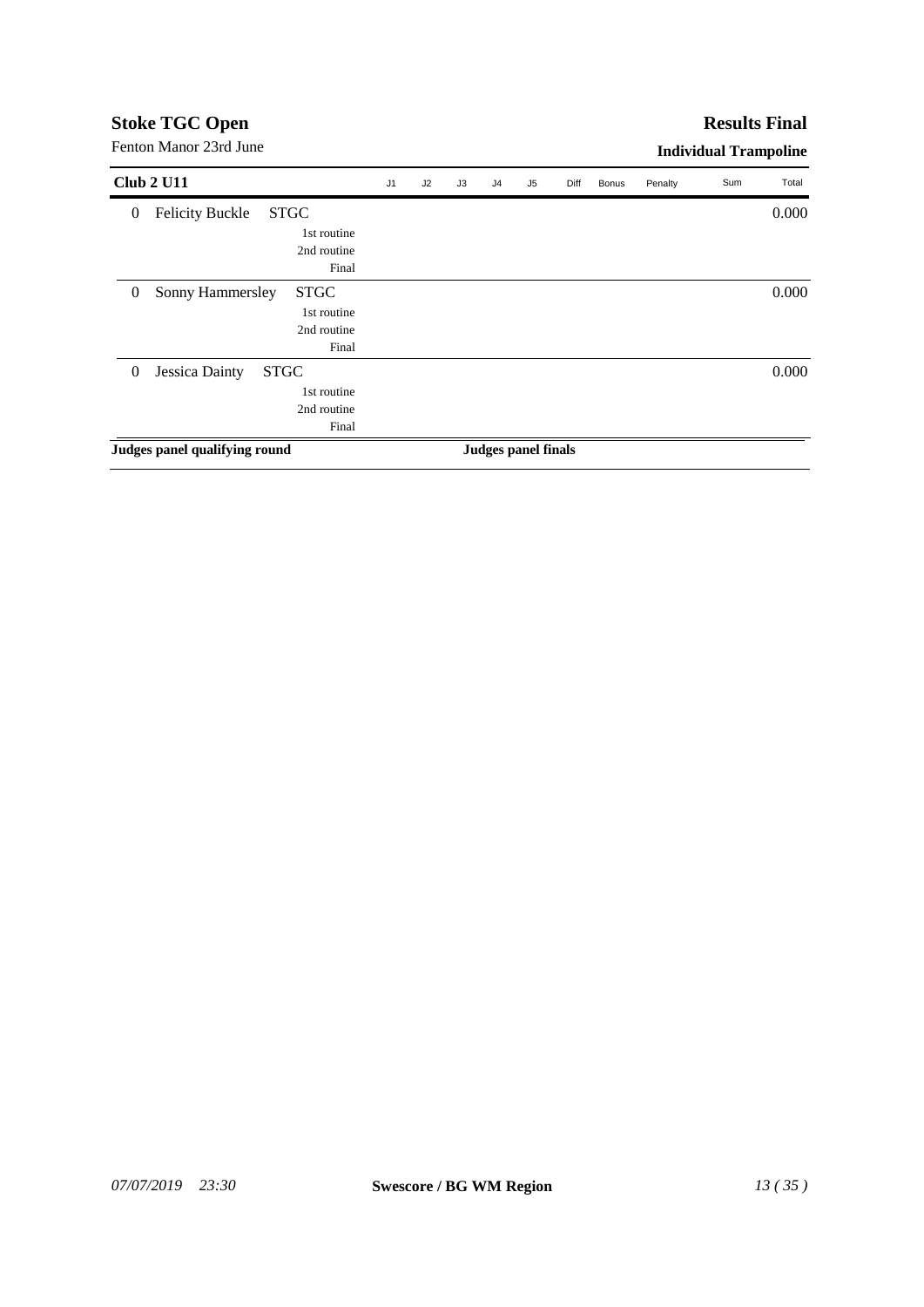#### **Results Final**

| Club $211+$                                 | J <sub>1</sub> | J2 | J3 | J <sub>4</sub>             | J5 | Diff | <b>Bonus</b> | Penalty | Sum | Total |
|---------------------------------------------|----------------|----|----|----------------------------|----|------|--------------|---------|-----|-------|
| Vilte Poskute<br><b>STGC</b><br>$\theta$    |                |    |    |                            |    |      |              |         |     | 0.000 |
| 1st routine                                 |                |    |    |                            |    |      |              |         |     |       |
| 2nd routine                                 |                |    |    |                            |    |      |              |         |     |       |
| Final                                       |                |    |    |                            |    |      |              |         |     |       |
| <b>STGC</b><br>Laura Grattage<br>$\theta$   |                |    |    |                            |    |      |              |         |     | 0.000 |
| 1st routine                                 |                |    |    |                            |    |      |              |         |     |       |
| 2nd routine                                 |                |    |    |                            |    |      |              |         |     |       |
| Final                                       |                |    |    |                            |    |      |              |         |     |       |
| Isabel Johns<br><b>STGC</b><br>$\theta$     |                |    |    |                            |    |      |              |         |     | 0.000 |
| 1st routine                                 |                |    |    |                            |    |      |              |         |     |       |
| 2nd routine                                 |                |    |    |                            |    |      |              |         |     |       |
| Final                                       |                |    |    |                            |    |      |              |         |     |       |
| Sofia Hammersley<br><b>STGC</b><br>$\theta$ |                |    |    |                            |    |      |              |         |     | 0.000 |
| 1st routine                                 |                |    |    |                            |    |      |              |         |     |       |
| 2nd routine                                 |                |    |    |                            |    |      |              |         |     |       |
| Final                                       |                |    |    |                            |    |      |              |         |     |       |
| Judges panel qualifying round               |                |    |    | <b>Judges panel finals</b> |    |      |              |         |     |       |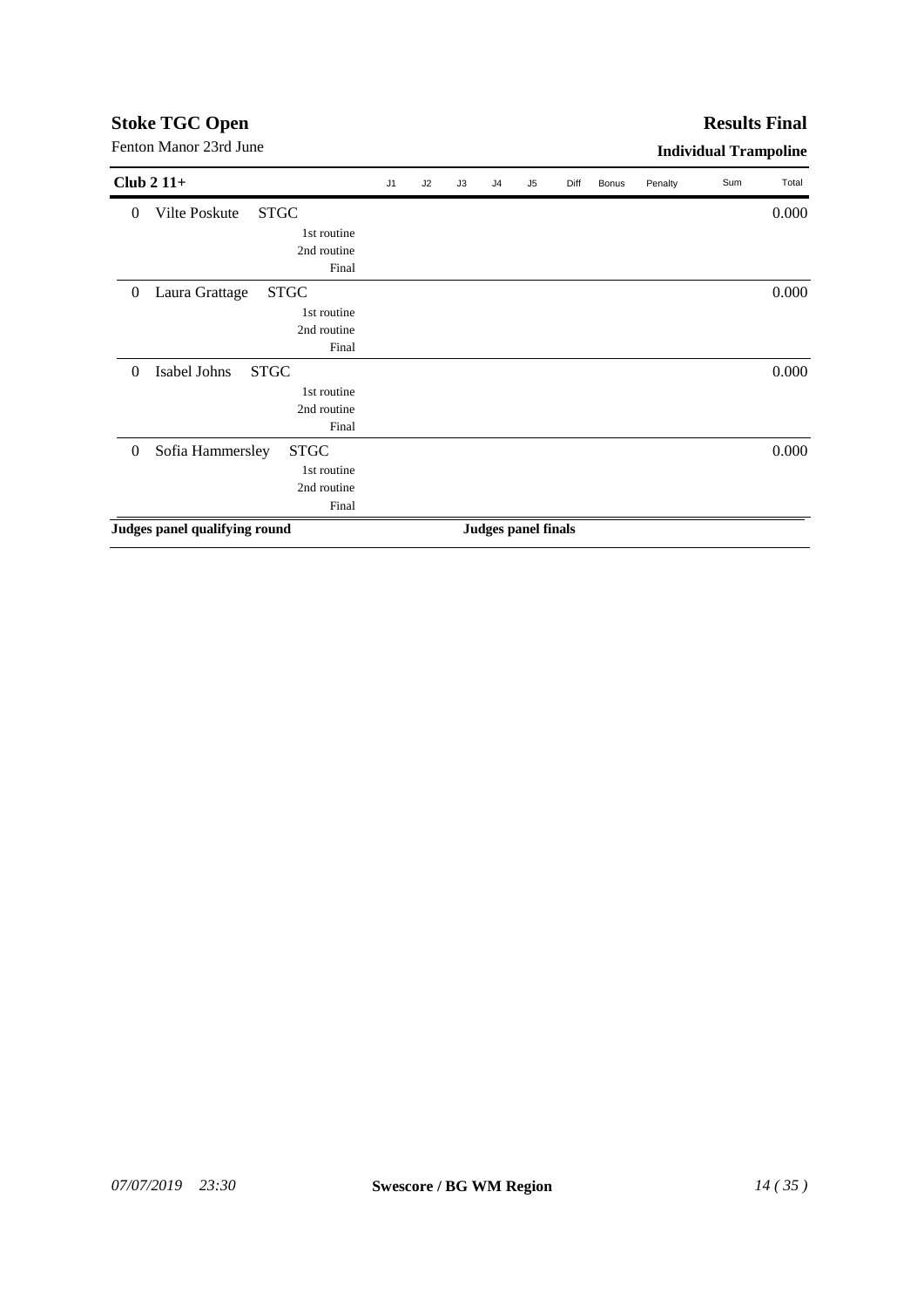### **Results Final**

|                  | Club 3 U9                     |             |             | J <sub>1</sub> | J2 | J3 | J <sub>4</sub> | J <sub>5</sub>      | Diff | Bonus | Penalty | Sum | Total |
|------------------|-------------------------------|-------------|-------------|----------------|----|----|----------------|---------------------|------|-------|---------|-----|-------|
| $\boldsymbol{0}$ | <b>Jack Finney</b>            | <b>STGC</b> |             |                |    |    |                |                     |      |       |         |     | 0.000 |
|                  |                               |             | 1st routine |                |    |    |                |                     |      |       |         |     |       |
|                  |                               |             | 2nd routine |                |    |    |                |                     |      |       |         |     |       |
|                  |                               |             | Final       |                |    |    |                |                     |      |       |         |     |       |
| $\theta$         | Francesca Johns               |             | <b>STGC</b> |                |    |    |                |                     |      |       |         |     | 0.000 |
|                  |                               |             | 1st routine |                |    |    |                |                     |      |       |         |     |       |
|                  |                               |             | 2nd routine |                |    |    |                |                     |      |       |         |     |       |
|                  |                               |             | Final       |                |    |    |                |                     |      |       |         |     |       |
|                  | Judges panel qualifying round |             |             |                |    |    |                | Judges panel finals |      |       |         |     |       |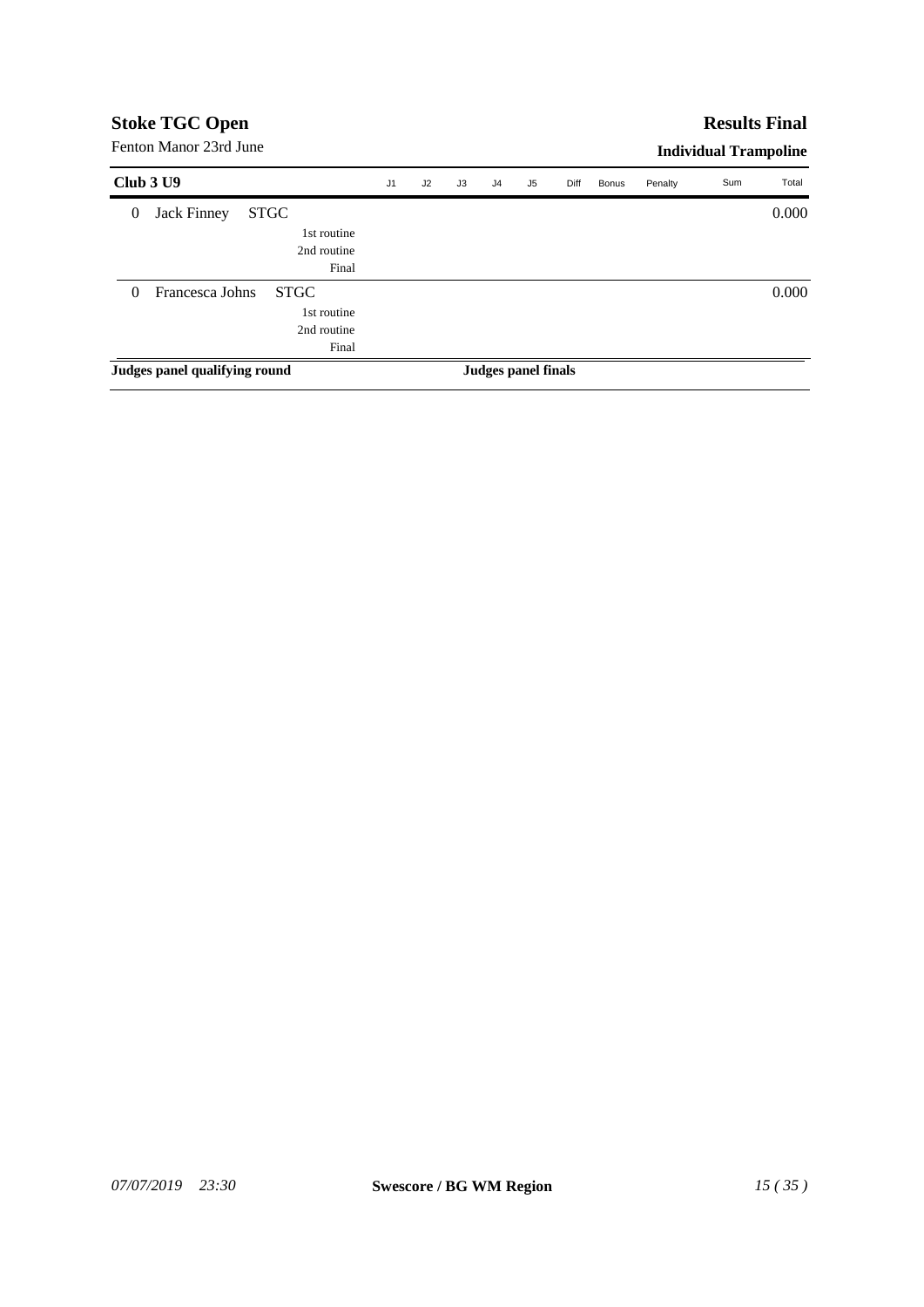# **Stoke TGC Open**<br>Fenton Manor 23rd June

| <b>Club 3 U11</b>                               | J <sub>1</sub> | J2 | J3 | J <sub>4</sub> | J <sub>5</sub>      | Diff | <b>Bonus</b> | Penalty | Sum | Total |
|-------------------------------------------------|----------------|----|----|----------------|---------------------|------|--------------|---------|-----|-------|
| Rylee Marsh<br>Air Dynamix<br>$\boldsymbol{0}$  |                |    |    |                |                     |      |              |         |     | 0.000 |
| 1st routine                                     |                |    |    |                |                     |      |              |         |     |       |
| 2nd routine                                     |                |    |    |                |                     |      |              |         |     |       |
|                                                 | Final          |    |    |                |                     |      |              |         |     |       |
| Keira Meek<br>$\theta$<br>Coventry              |                |    |    |                |                     |      |              |         |     | 0.000 |
| 1st routine                                     |                |    |    |                |                     |      |              |         |     |       |
| 2nd routine                                     |                |    |    |                |                     |      |              |         |     |       |
|                                                 | Final          |    |    |                |                     |      |              |         |     |       |
| <b>Marius Poskus</b><br><b>STGC</b><br>$\Omega$ |                |    |    |                |                     |      |              |         |     | 0.000 |
| 1st routine                                     |                |    |    |                |                     |      |              |         |     |       |
| 2nd routine                                     |                |    |    |                |                     |      |              |         |     |       |
|                                                 | Final          |    |    |                |                     |      |              |         |     |       |
| Judges panel qualifying round                   |                |    |    |                | Judges panel finals |      |              |         |     |       |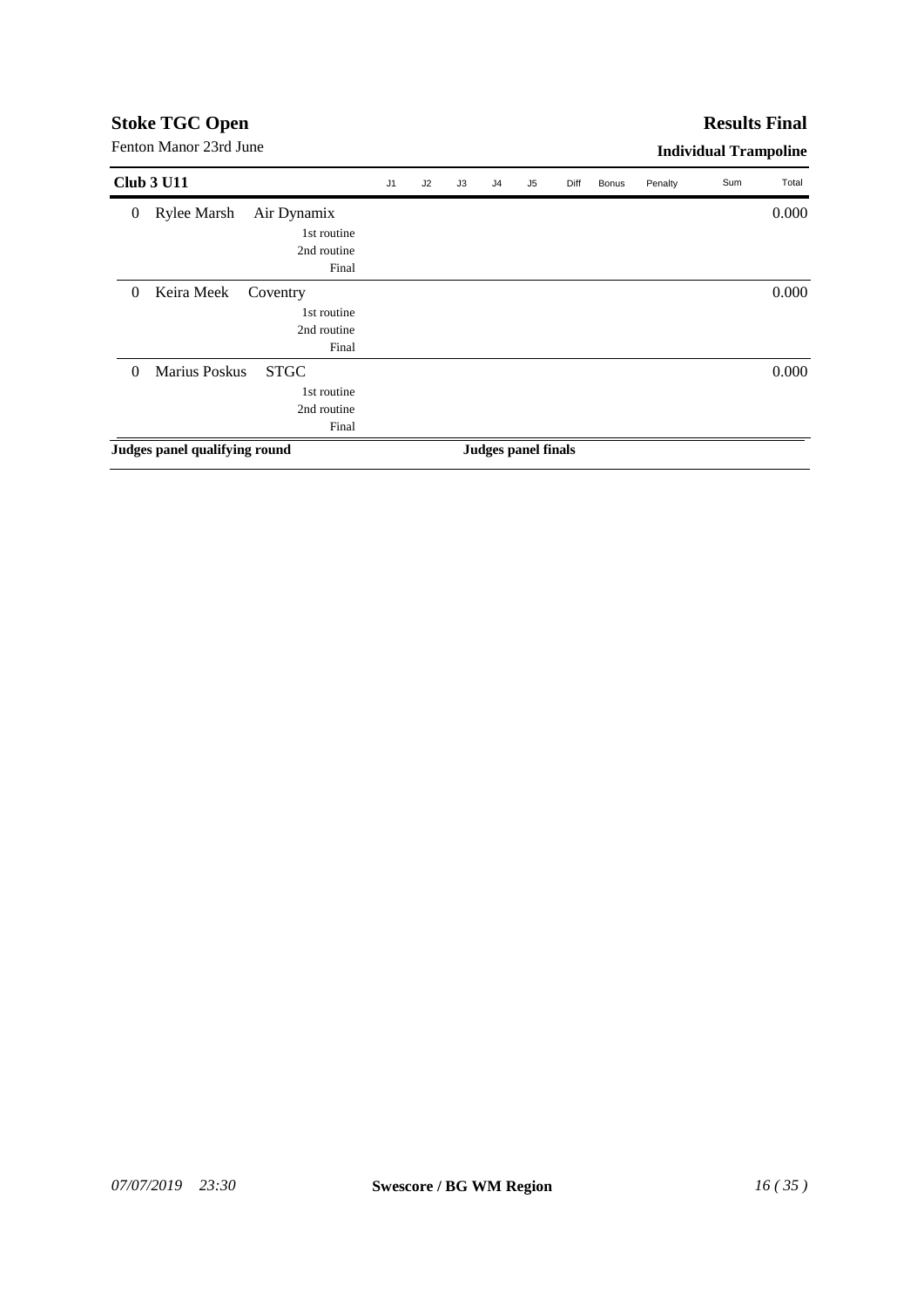# *07/07/2019 23:30* **Swescore / BG WM Region** *17 ( 35 )*

| <b>Stoke TGC Open</b>  | <b>Results Final</b>  |
|------------------------|-----------------------|
| Fenton Manor 23rd June | Individual Trampoline |

| <b>Club 3 U13</b>                                        | J1 | J2 | J3 | J4                         | J5 | Diff | <b>Bonus</b> | Penalty | Sum | Total |
|----------------------------------------------------------|----|----|----|----------------------------|----|------|--------------|---------|-----|-------|
| <b>Eden-Rose Tams</b><br><b>STGC</b><br>$\boldsymbol{0}$ |    |    |    |                            |    |      |              |         |     | 0.000 |
| 1st routine                                              |    |    |    |                            |    |      |              |         |     |       |
| 2nd routine                                              |    |    |    |                            |    |      |              |         |     |       |
| Final                                                    |    |    |    |                            |    |      |              |         |     |       |
| Martha Turner<br><b>STGC</b><br>$\boldsymbol{0}$         |    |    |    |                            |    |      |              |         |     | 0.000 |
|                                                          |    |    |    |                            |    |      |              |         |     |       |
| 1st routine                                              |    |    |    |                            |    |      |              |         |     |       |
| 2nd routine                                              |    |    |    |                            |    |      |              |         |     |       |
| Final                                                    |    |    |    |                            |    |      |              |         |     |       |
| Lottie Holden<br><b>STGC</b><br>$\boldsymbol{0}$         |    |    |    |                            |    |      |              |         |     | 0.000 |
| 1st routine                                              |    |    |    |                            |    |      |              |         |     |       |
| 2nd routine                                              |    |    |    |                            |    |      |              |         |     |       |
| Final                                                    |    |    |    |                            |    |      |              |         |     |       |
| Isabelle Wilson<br><b>STGC</b><br>$\boldsymbol{0}$       |    |    |    |                            |    |      |              |         |     | 0.000 |
| 1st routine                                              |    |    |    |                            |    |      |              |         |     |       |
| 2nd routine                                              |    |    |    |                            |    |      |              |         |     |       |
| Final                                                    |    |    |    |                            |    |      |              |         |     |       |
| Libby Wisbey<br>$\boldsymbol{0}$<br><b>STGC</b>          |    |    |    |                            |    |      |              |         |     | 0.000 |
| 1st routine                                              |    |    |    |                            |    |      |              |         |     |       |
| 2nd routine                                              |    |    |    |                            |    |      |              |         |     |       |
| Final                                                    |    |    |    |                            |    |      |              |         |     |       |
| $\boldsymbol{0}$<br><b>Emmie Bowers</b><br><b>STGC</b>   |    |    |    |                            |    |      |              |         |     | 0.000 |
| 1st routine                                              |    |    |    |                            |    |      |              |         |     |       |
| 2nd routine                                              |    |    |    |                            |    |      |              |         |     |       |
| Final                                                    |    |    |    |                            |    |      |              |         |     |       |
| Zac Bancroft<br><b>STGC</b><br>$\boldsymbol{0}$          |    |    |    |                            |    |      |              |         |     | 0.000 |
| 1st routine                                              |    |    |    |                            |    |      |              |         |     |       |
| 2nd routine                                              |    |    |    |                            |    |      |              |         |     |       |
| Final                                                    |    |    |    |                            |    |      |              |         |     |       |
| Garcie Wilmer<br>$\boldsymbol{0}$<br><b>STGC</b>         |    |    |    |                            |    |      |              |         |     | 0.000 |
|                                                          |    |    |    |                            |    |      |              |         |     |       |
| 1st routine                                              |    |    |    |                            |    |      |              |         |     |       |
| 2nd routine                                              |    |    |    |                            |    |      |              |         |     |       |
| Final                                                    |    |    |    |                            |    |      |              |         |     |       |
| 0 Lucy Shaw<br><b>STGC</b>                               |    |    |    |                            |    |      |              |         |     | 0.000 |
| 1st routine                                              |    |    |    |                            |    |      |              |         |     |       |
| 2nd routine                                              |    |    |    |                            |    |      |              |         |     |       |
| Final                                                    |    |    |    |                            |    |      |              |         |     |       |
| Lydia Woolrich<br><b>STGC</b><br>$\boldsymbol{0}$        |    |    |    |                            |    |      |              |         |     | 0.000 |
| 1st routine                                              |    |    |    |                            |    |      |              |         |     |       |
| 2nd routine                                              |    |    |    |                            |    |      |              |         |     |       |
| Final                                                    |    |    |    |                            |    |      |              |         |     |       |
| Daisy Corfield<br><b>STGC</b><br>$\boldsymbol{0}$        |    |    |    |                            |    |      |              |         |     | 0.000 |
| 1st routine                                              |    |    |    |                            |    |      |              |         |     |       |
| 2nd routine                                              |    |    |    |                            |    |      |              |         |     |       |
| Final                                                    |    |    |    |                            |    |      |              |         |     |       |
| Judges panel qualifying round                            |    |    |    | <b>Judges panel finals</b> |    |      |              |         |     |       |
|                                                          |    |    |    |                            |    |      |              |         |     |       |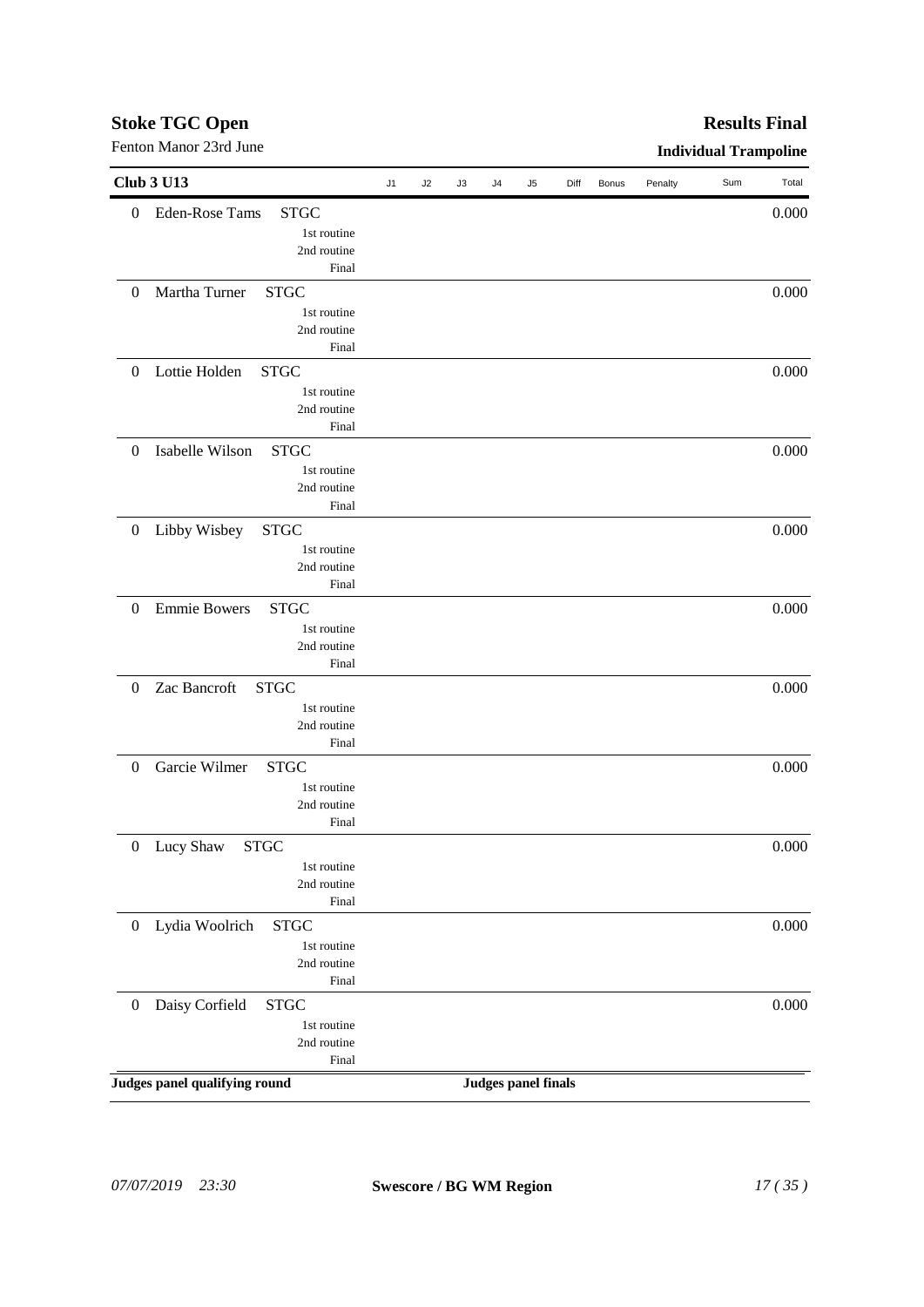| Club $313+$                                           | J1 | J2 | J3 | J <sub>4</sub> | J <sub>5</sub>             | Diff | <b>Bonus</b> | Penalty | Sum | Total |
|-------------------------------------------------------|----|----|----|----------------|----------------------------|------|--------------|---------|-----|-------|
| Harriet Colley<br><b>STGC</b><br>$\boldsymbol{0}$     |    |    |    |                |                            |      |              |         |     | 0.000 |
| 1st routine                                           |    |    |    |                |                            |      |              |         |     |       |
| 2nd routine                                           |    |    |    |                |                            |      |              |         |     |       |
| Final                                                 |    |    |    |                |                            |      |              |         |     |       |
| ${\rm STGC}$<br>Euan Riding<br>$\boldsymbol{0}$       |    |    |    |                |                            |      |              |         |     | 0.000 |
| 1st routine                                           |    |    |    |                |                            |      |              |         |     |       |
| 2nd routine                                           |    |    |    |                |                            |      |              |         |     |       |
| Final                                                 |    |    |    |                |                            |      |              |         |     |       |
| <b>Charlie Brett</b><br><b>STGC</b><br>$\theta$       |    |    |    |                |                            |      |              |         |     | 0.000 |
| 1st routine                                           |    |    |    |                |                            |      |              |         |     |       |
| 2nd routine                                           |    |    |    |                |                            |      |              |         |     |       |
| Final                                                 |    |    |    |                |                            |      |              |         |     |       |
| Jemima Morris<br><b>STGC</b><br>$\Omega$              |    |    |    |                |                            |      |              |         |     | 0.000 |
| 1st routine                                           |    |    |    |                |                            |      |              |         |     |       |
| 2nd routine                                           |    |    |    |                |                            |      |              |         |     |       |
| Final                                                 |    |    |    |                |                            |      |              |         |     |       |
| <b>Holly Johns</b><br><b>STGC</b><br>$\boldsymbol{0}$ |    |    |    |                |                            |      |              |         |     | 0.000 |
| 1st routine                                           |    |    |    |                |                            |      |              |         |     |       |
| 2nd routine                                           |    |    |    |                |                            |      |              |         |     |       |
| Final                                                 |    |    |    |                |                            |      |              |         |     |       |
| Judges panel qualifying round                         |    |    |    |                | <b>Judges panel finals</b> |      |              |         |     |       |

Fenton Manor 23rd June **Individual Trampoline** 

# **Stoke TGC Open**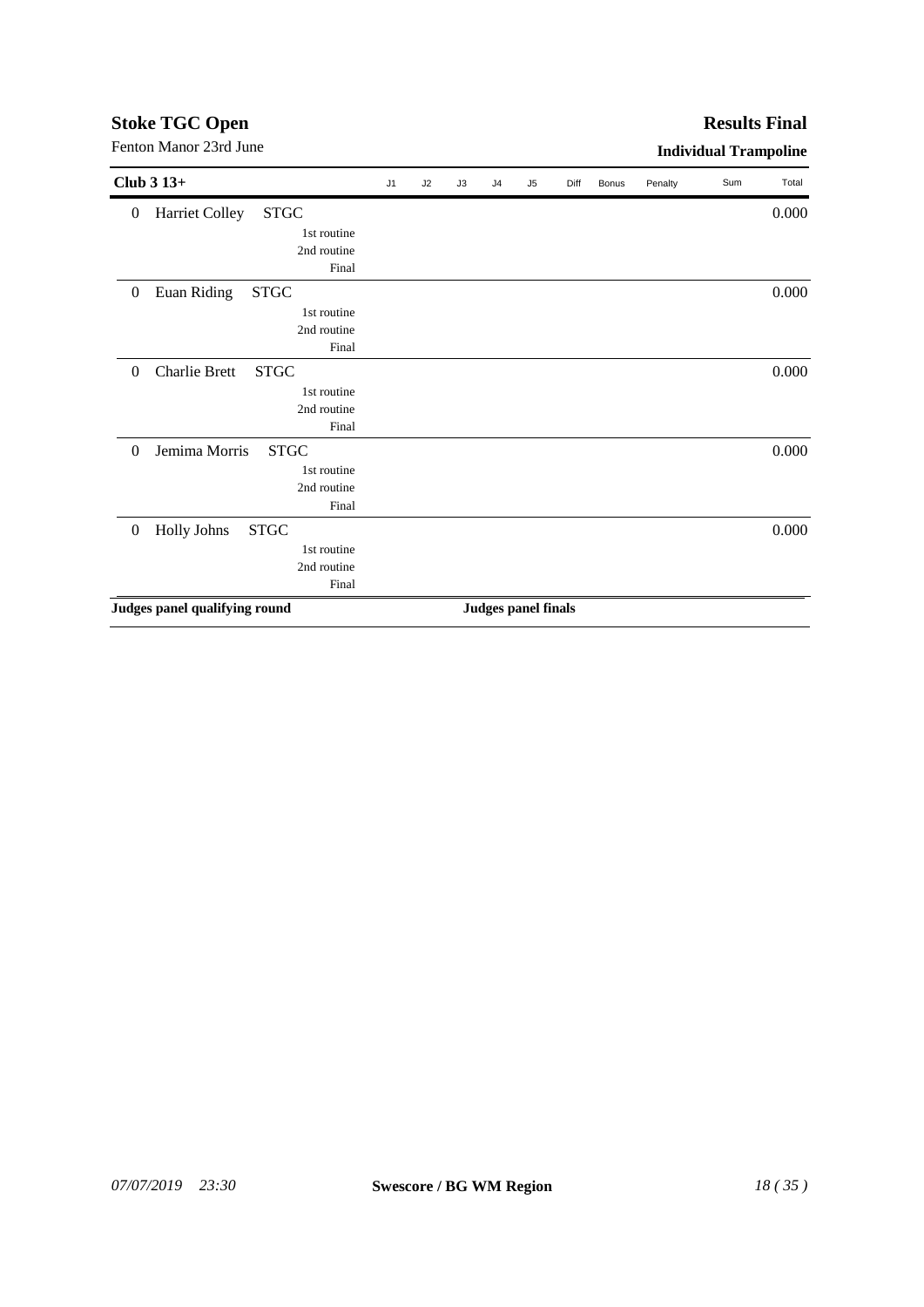|         | <b>Stoke TGC Open</b>         |             | <b>Results Final</b> |    |                     |                |    |      |              |         |                              |       |
|---------|-------------------------------|-------------|----------------------|----|---------------------|----------------|----|------|--------------|---------|------------------------------|-------|
|         | Fenton Manor 23rd June        |             |                      |    |                     |                |    |      |              |         | <b>Individual Trampoline</b> |       |
| NDP1 U9 |                               |             | J <sub>1</sub>       | J2 | J3                  | J <sub>4</sub> | J5 | Diff | <b>Bonus</b> | Penalty | Sum                          | Total |
| 0       | Isobel Lewis                  | <b>STGC</b> |                      |    |                     |                |    |      |              |         |                              | 0.000 |
|         |                               | 1st routine |                      |    |                     |                |    |      |              |         |                              |       |
|         |                               | 2nd routine |                      |    |                     |                |    |      |              |         |                              |       |
|         |                               | Final       |                      |    |                     |                |    |      |              |         |                              |       |
|         | Judges panel qualifying round |             |                      |    | Judges panel finals |                |    |      |              |         |                              |       |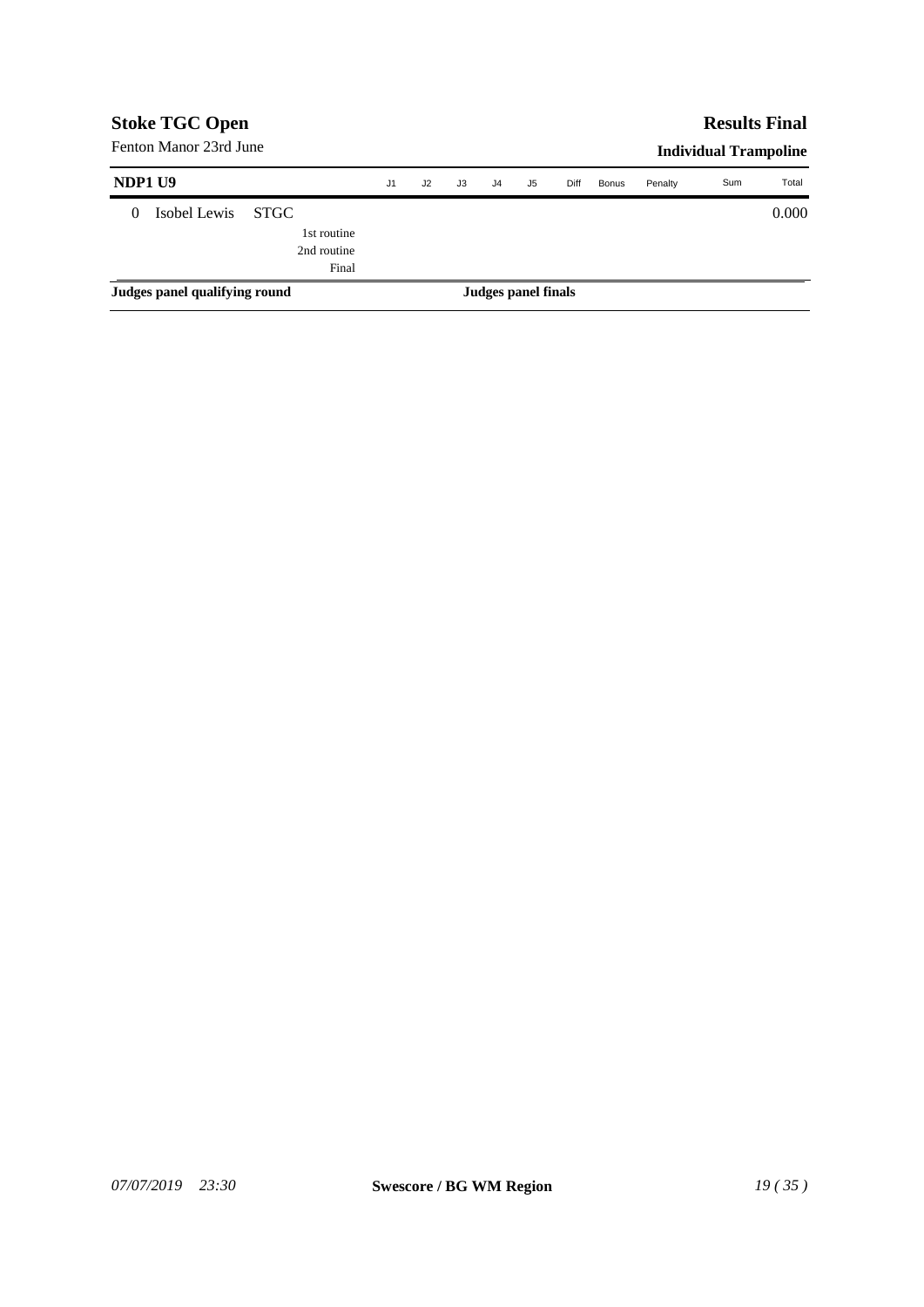| Fenton Manor 23rd June                              |    |    |    |                |                            |      |              |         | <b>Individual Trampoline</b> |       |
|-----------------------------------------------------|----|----|----|----------------|----------------------------|------|--------------|---------|------------------------------|-------|
| <b>NDP1 U11</b>                                     | J1 | J2 | J3 | J <sub>4</sub> | J <sub>5</sub>             | Diff | <b>Bonus</b> | Penalty | Sum                          | Total |
| <b>STGC</b><br>Ava Brumby<br>$\boldsymbol{0}$       |    |    |    |                |                            |      |              |         |                              | 0.000 |
| 1st routine                                         |    |    |    |                |                            |      |              |         |                              |       |
| 2nd routine                                         |    |    |    |                |                            |      |              |         |                              |       |
| Final                                               |    |    |    |                |                            |      |              |         |                              |       |
| Lilia Virgo<br><b>STGC</b><br>$\boldsymbol{0}$      |    |    |    |                |                            |      |              |         |                              | 0.000 |
| 1st routine                                         |    |    |    |                |                            |      |              |         |                              |       |
| 2nd routine                                         |    |    |    |                |                            |      |              |         |                              |       |
| Final                                               |    |    |    |                |                            |      |              |         |                              |       |
| Chloe Rushden<br><b>STGC</b><br>$\theta$            |    |    |    |                |                            |      |              |         |                              | 0.000 |
| 1st routine                                         |    |    |    |                |                            |      |              |         |                              |       |
| 2nd routine                                         |    |    |    |                |                            |      |              |         |                              |       |
| Final                                               |    |    |    |                |                            |      |              |         |                              |       |
| Lola Rackley<br><b>STGC</b><br>$\overline{0}$       |    |    |    |                |                            |      |              |         |                              | 0.000 |
| 1st routine                                         |    |    |    |                |                            |      |              |         |                              |       |
| 2nd routine                                         |    |    |    |                |                            |      |              |         |                              |       |
| Final                                               |    |    |    |                |                            |      |              |         |                              |       |
| <b>STGC</b><br>Ella Daisy Evans<br>$\boldsymbol{0}$ |    |    |    |                |                            |      |              |         |                              | 0.000 |
| 1st routine                                         |    |    |    |                |                            |      |              |         |                              |       |
| 2nd routine                                         |    |    |    |                |                            |      |              |         |                              |       |
| Final                                               |    |    |    |                |                            |      |              |         |                              |       |
| Judges panel qualifying round                       |    |    |    |                | <b>Judges panel finals</b> |      |              |         |                              |       |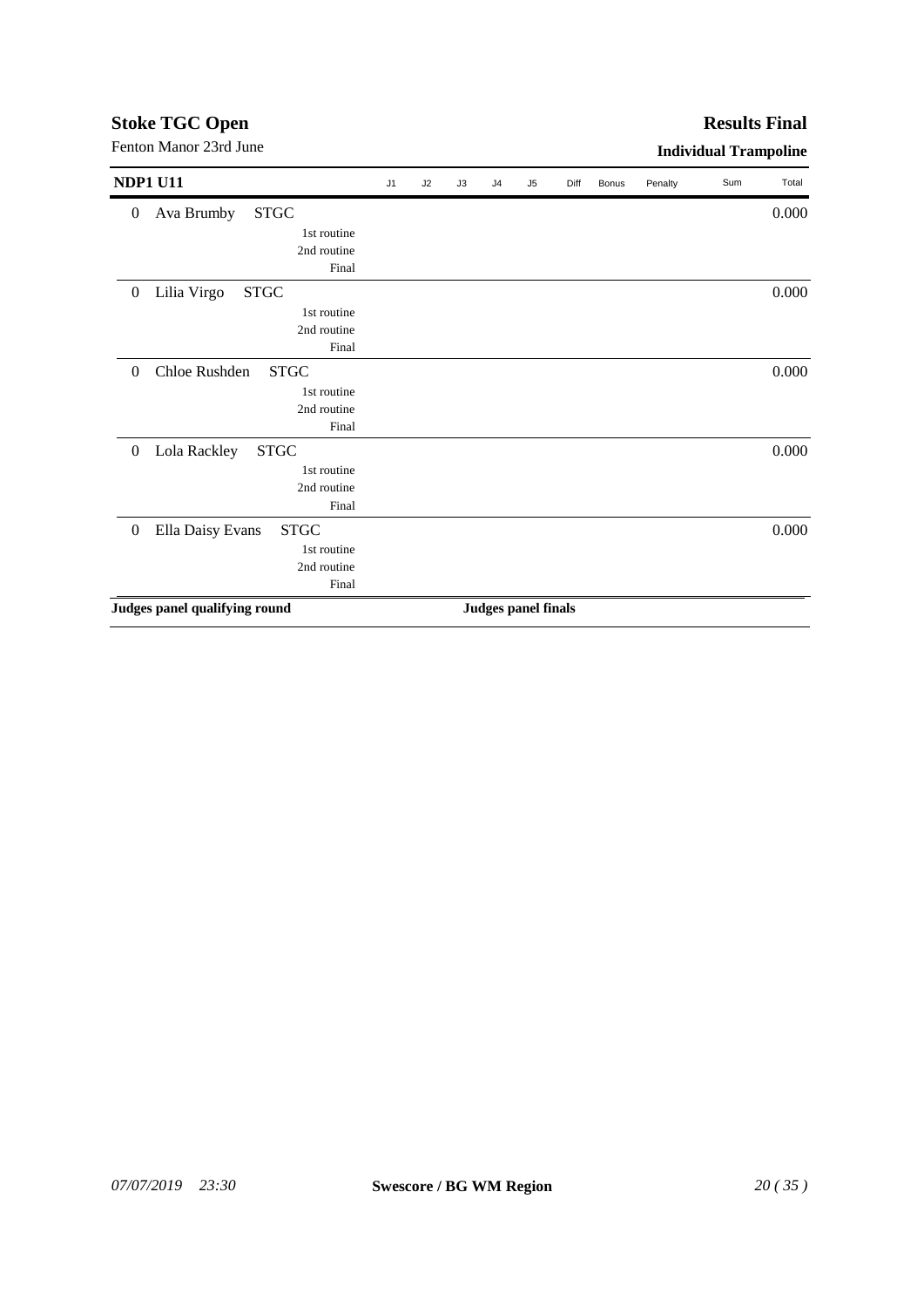|                                                   |    |    |    |                |                            |      |              |         | murruum rrumponne |       |
|---------------------------------------------------|----|----|----|----------------|----------------------------|------|--------------|---------|-------------------|-------|
| <b>NDP1 U13</b>                                   | J1 | J2 | J3 | J <sub>4</sub> | J <sub>5</sub>             | Diff | <b>Bonus</b> | Penalty | Sum               | Total |
| Maisie Prince<br><b>STGC</b><br>$\theta$          |    |    |    |                |                            |      |              |         |                   | 0.000 |
| 1st routine                                       |    |    |    |                |                            |      |              |         |                   |       |
| 2nd routine                                       |    |    |    |                |                            |      |              |         |                   |       |
| Final                                             |    |    |    |                |                            |      |              |         |                   |       |
| Luke Glover<br><b>STGC</b><br>$\Omega$            |    |    |    |                |                            |      |              |         |                   | 0.000 |
| 1st routine                                       |    |    |    |                |                            |      |              |         |                   |       |
| 2nd routine                                       |    |    |    |                |                            |      |              |         |                   |       |
| Final                                             |    |    |    |                |                            |      |              |         |                   |       |
| Ollie Stananought<br>$\theta$<br>Coventry         |    |    |    |                |                            |      |              |         |                   | 0.000 |
| 1st routine                                       |    |    |    |                |                            |      |              |         |                   |       |
| 2nd routine                                       |    |    |    |                |                            |      |              |         |                   |       |
| Final                                             |    |    |    |                |                            |      |              |         |                   |       |
| <b>STGC</b><br>Arran Anketell<br>$\theta$         |    |    |    |                |                            |      |              |         |                   | 0.000 |
| 1st routine                                       |    |    |    |                |                            |      |              |         |                   |       |
| 2nd routine                                       |    |    |    |                |                            |      |              |         |                   |       |
| Final                                             |    |    |    |                |                            |      |              |         |                   |       |
| Sophie Knowles<br>Air Dynamix<br>$\boldsymbol{0}$ |    |    |    |                |                            |      |              |         |                   | 0.000 |
| 1st routine                                       |    |    |    |                |                            |      |              |         |                   |       |
| 2nd routine                                       |    |    |    |                |                            |      |              |         |                   |       |
| Final                                             |    |    |    |                |                            |      |              |         |                   |       |
| Judges panel qualifying round                     |    |    |    |                | <b>Judges panel finals</b> |      |              |         |                   |       |
|                                                   |    |    |    |                |                            |      |              |         |                   |       |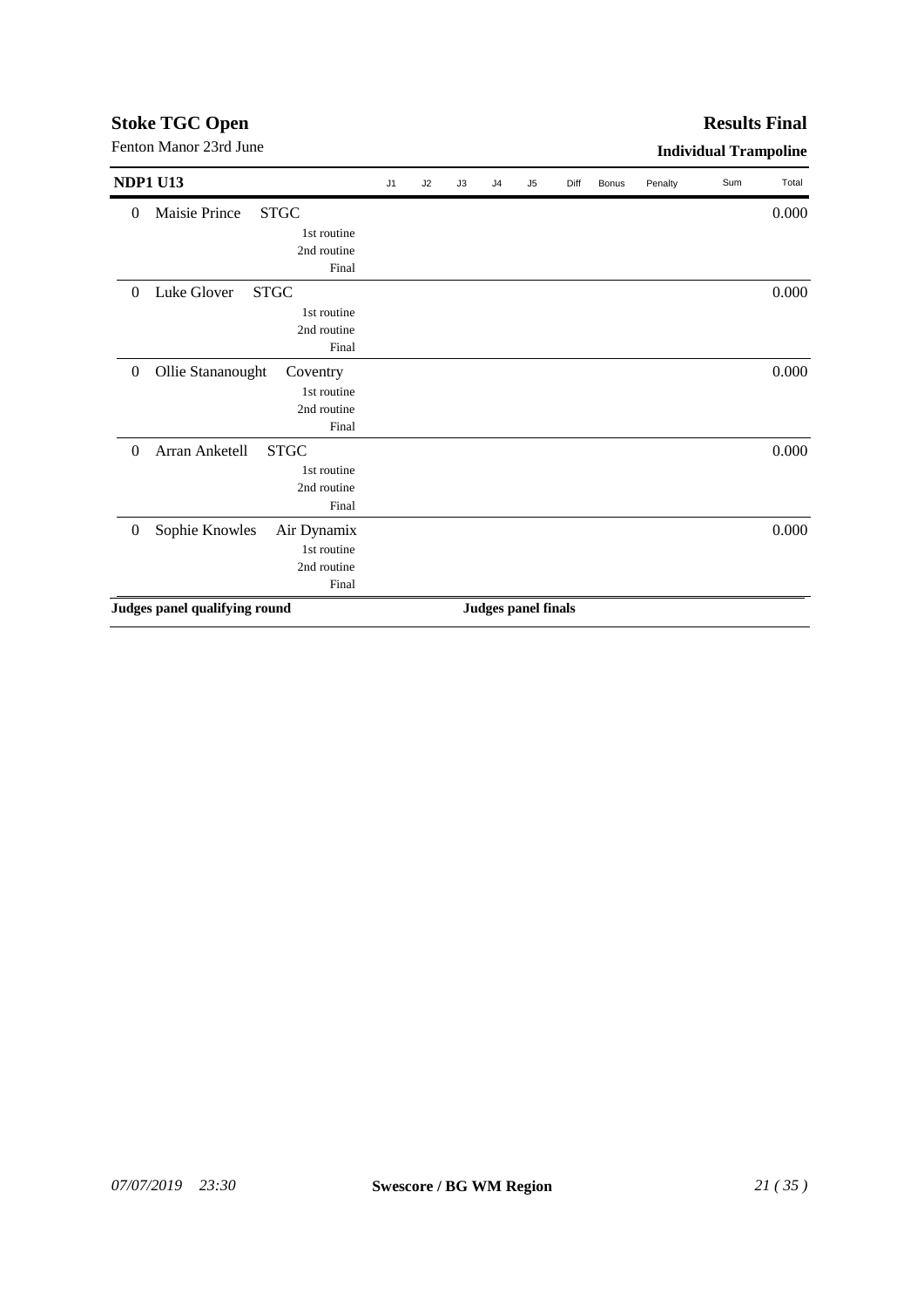| Fenton Manor 23rd June                               |    |    |    |                     |                |      |       |         | <b>Individual Trampoline</b> |       |
|------------------------------------------------------|----|----|----|---------------------|----------------|------|-------|---------|------------------------------|-------|
| <b>NDP1 13+</b>                                      | J1 | J2 | J3 | J <sub>4</sub>      | J <sub>5</sub> | Diff | Bonus | Penalty | Sum                          | Total |
| <b>STGC</b><br>Georgia Balderson<br>$\boldsymbol{0}$ |    |    |    |                     |                |      |       |         |                              | 0.000 |
| 1st routine                                          |    |    |    |                     |                |      |       |         |                              |       |
| 2nd routine                                          |    |    |    |                     |                |      |       |         |                              |       |
| Final                                                |    |    |    |                     |                |      |       |         |                              |       |
| Rosa Bailey Parr<br><b>STGC</b><br>$\boldsymbol{0}$  |    |    |    |                     |                |      |       |         |                              | 0.000 |
| 1st routine                                          |    |    |    |                     |                |      |       |         |                              |       |
| 2nd routine                                          |    |    |    |                     |                |      |       |         |                              |       |
| Final                                                |    |    |    |                     |                |      |       |         |                              |       |
| Evie Naylor<br><b>STGC</b><br>$\boldsymbol{0}$       |    |    |    |                     |                |      |       |         |                              | 0.000 |
| 1st routine                                          |    |    |    |                     |                |      |       |         |                              |       |
| 2nd routine                                          |    |    |    |                     |                |      |       |         |                              |       |
| Final                                                |    |    |    |                     |                |      |       |         |                              |       |
| Judges panel qualifying round                        |    |    |    | Judges panel finals |                |      |       |         |                              |       |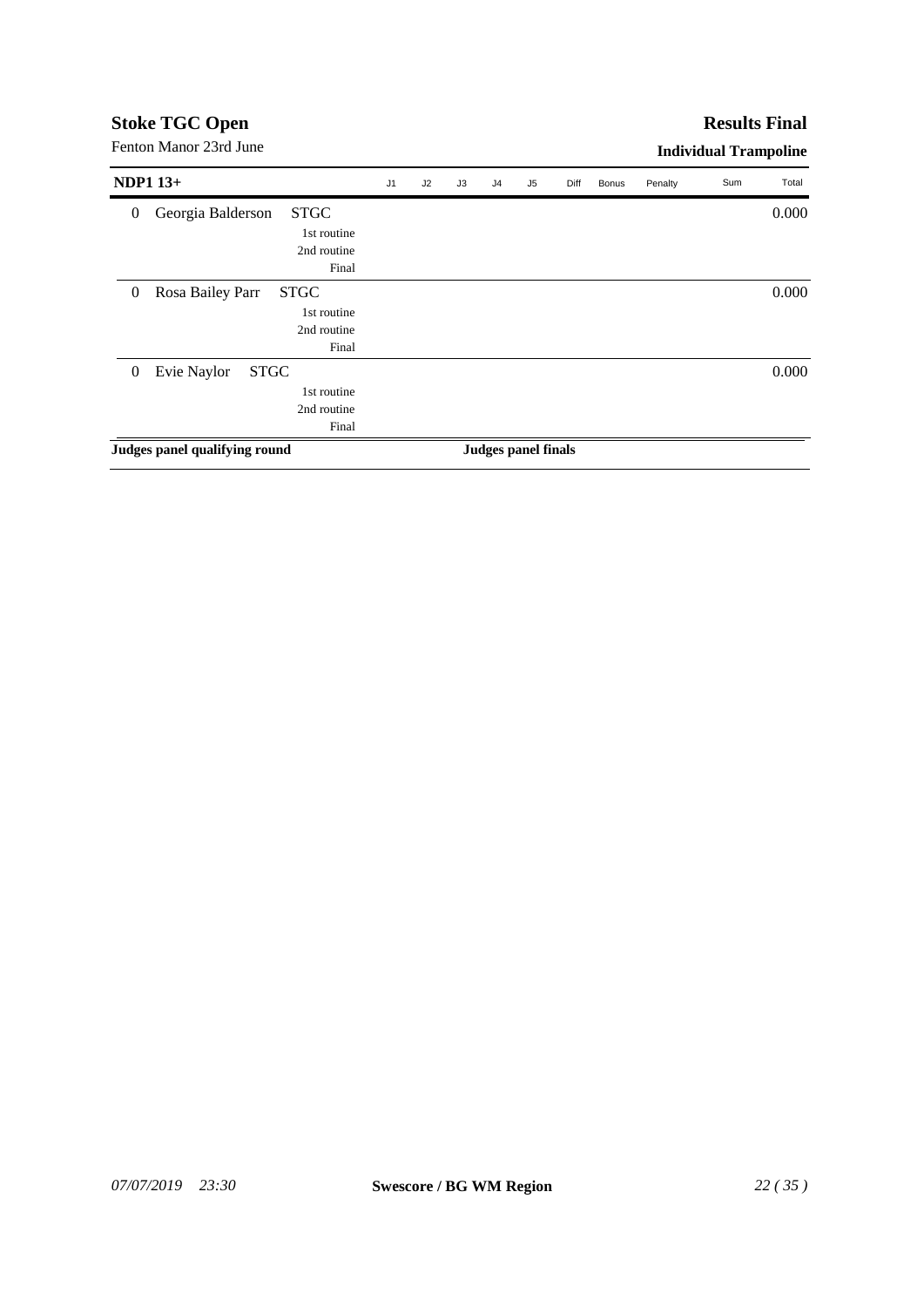|                 | <b>Stoke TGC Open</b><br>Fenton Manor 23rd June |                                                    |                |    |    |                |                     |      |              |         | <b>Results Final</b>         |       |
|-----------------|-------------------------------------------------|----------------------------------------------------|----------------|----|----|----------------|---------------------|------|--------------|---------|------------------------------|-------|
|                 |                                                 |                                                    |                |    |    |                |                     |      |              |         | <b>Individual Trampoline</b> |       |
| <b>NDP2 U11</b> |                                                 |                                                    | J <sub>1</sub> | J2 | J3 | J <sub>4</sub> | J5                  | Diff | <b>Bonus</b> | Penalty | Sum                          | Total |
| 0               | <b>Archie Davies</b>                            | <b>STGC</b><br>1st routine<br>2nd routine<br>Final |                |    |    |                |                     |      |              |         |                              | 0.000 |
|                 | Judges panel qualifying round                   |                                                    |                |    |    |                | Judges panel finals |      |              |         |                              |       |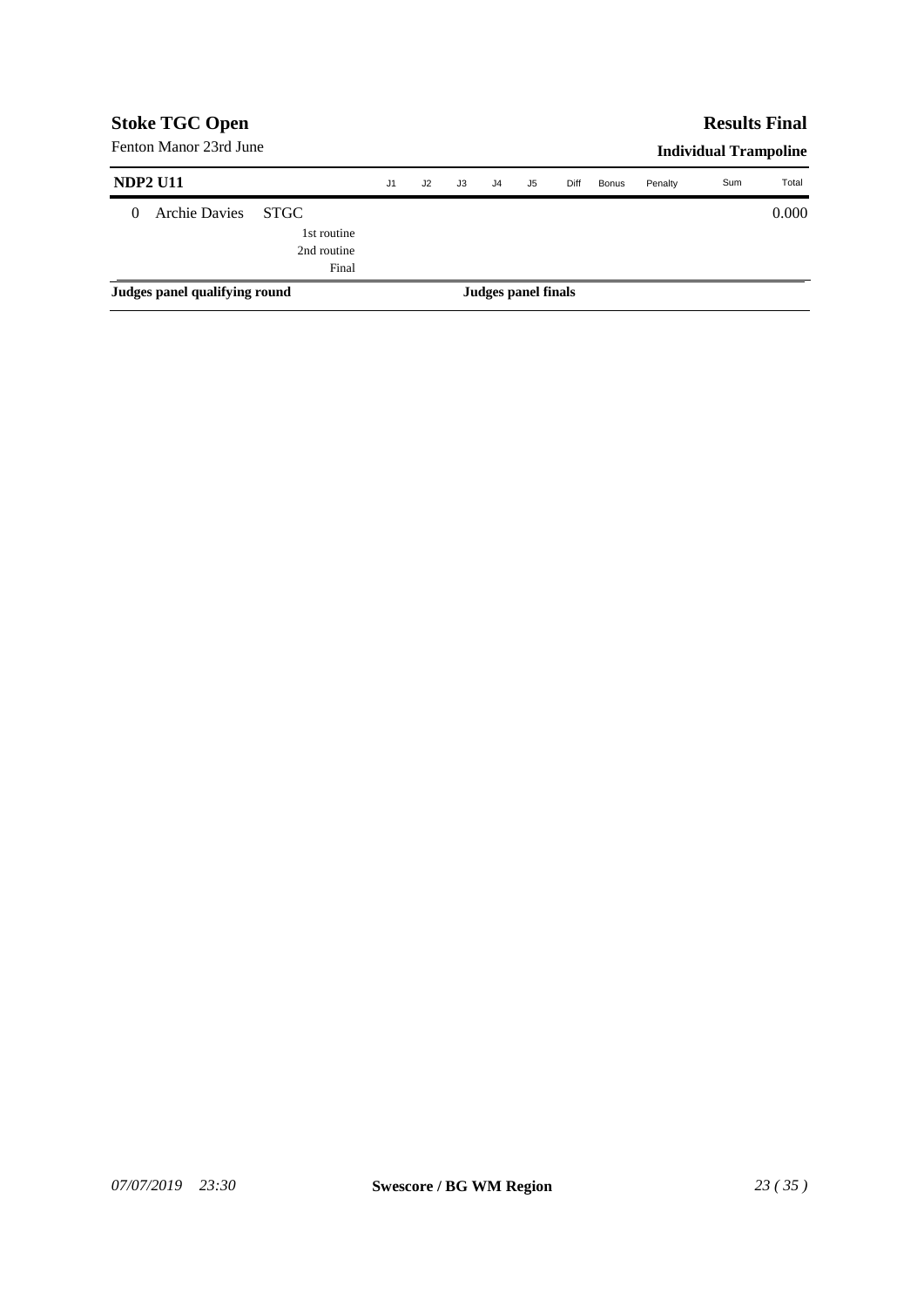#### *07/07/2019 23:30* **Swescore / BG WM Region** *24 ( 35 )*

| <b>NDP2 11+</b>  |                                    | J1 | J2 | J3 | J <sub>4</sub> | J5                         | Diff | Bonus | Penalty | Sum | Total |
|------------------|------------------------------------|----|----|----|----------------|----------------------------|------|-------|---------|-----|-------|
| $\boldsymbol{0}$ | <b>STGC</b><br><b>Billy Dolman</b> |    |    |    |                |                            |      |       |         |     | 0.000 |
|                  | 1st routine                        |    |    |    |                |                            |      |       |         |     |       |
|                  | 2nd routine                        |    |    |    |                |                            |      |       |         |     |       |
|                  | Final                              |    |    |    |                |                            |      |       |         |     |       |
| $\boldsymbol{0}$ | <b>STGC</b><br>Freya Virgo         |    |    |    |                |                            |      |       |         |     | 0.000 |
|                  | 1st routine                        |    |    |    |                |                            |      |       |         |     |       |
|                  | 2nd routine                        |    |    |    |                |                            |      |       |         |     |       |
|                  | Final                              |    |    |    |                |                            |      |       |         |     |       |
| $\boldsymbol{0}$ | Ilana Steventon<br><b>STGC</b>     |    |    |    |                |                            |      |       |         |     | 0.000 |
|                  | 1st routine                        |    |    |    |                |                            |      |       |         |     |       |
|                  | 2nd routine                        |    |    |    |                |                            |      |       |         |     |       |
|                  | Final                              |    |    |    |                |                            |      |       |         |     |       |
| $\boldsymbol{0}$ | Aliyah Traini<br><b>STGC</b>       |    |    |    |                |                            |      |       |         |     | 0.000 |
|                  | 1st routine                        |    |    |    |                |                            |      |       |         |     |       |
|                  | 2nd routine                        |    |    |    |                |                            |      |       |         |     |       |
|                  | Final                              |    |    |    |                |                            |      |       |         |     |       |
| $\boldsymbol{0}$ | James Cahalane<br>Air Dynamix      |    |    |    |                |                            |      |       |         |     | 0.000 |
|                  | 1st routine                        |    |    |    |                |                            |      |       |         |     |       |
|                  | 2nd routine                        |    |    |    |                |                            |      |       |         |     |       |
|                  | Final                              |    |    |    |                |                            |      |       |         |     |       |
| $\boldsymbol{0}$ | Freya Dunn<br>Air Dynamix          |    |    |    |                |                            |      |       |         |     | 0.000 |
|                  | 1st routine                        |    |    |    |                |                            |      |       |         |     |       |
|                  | 2nd routine                        |    |    |    |                |                            |      |       |         |     |       |
|                  | Final                              |    |    |    |                |                            |      |       |         |     |       |
| $\boldsymbol{0}$ | Alexandra Jones<br>Coventry        |    |    |    |                |                            |      |       |         |     | 0.000 |
|                  | 1st routine                        |    |    |    |                |                            |      |       |         |     |       |
|                  | 2nd routine                        |    |    |    |                |                            |      |       |         |     |       |
|                  | Final                              |    |    |    |                |                            |      |       |         |     |       |
| $\boldsymbol{0}$ | Isobel Walley<br><b>STGC</b>       |    |    |    |                |                            |      |       |         |     | 0.000 |
|                  | 1st routine                        |    |    |    |                |                            |      |       |         |     |       |
|                  | 2nd routine                        |    |    |    |                |                            |      |       |         |     |       |
|                  | Final                              |    |    |    |                |                            |      |       |         |     |       |
|                  | Judges panel qualifying round      |    |    |    |                | <b>Judges panel finals</b> |      |       |         |     |       |

Fenton Manor 23rd June **Individual Trampoline** 

# **Stoke TGC Open**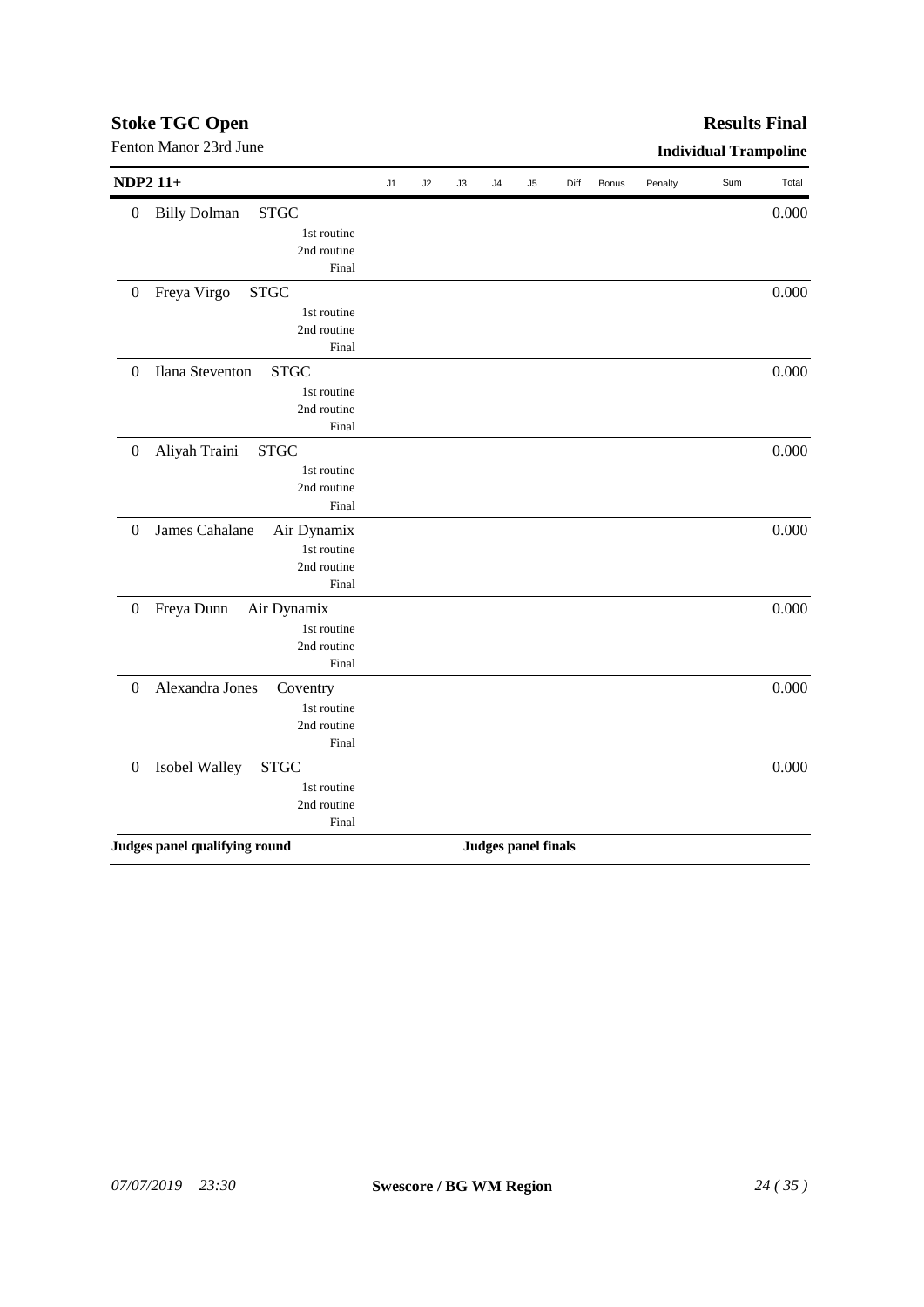### **Results Final**

| <b>NDP3 U11</b>               |             | J <sub>1</sub> | J2   | JЗ   | J <sub>4</sub> | J5                  | Diff | Bonus | Penalty | Sum    | Total  |
|-------------------------------|-------------|----------------|------|------|----------------|---------------------|------|-------|---------|--------|--------|
| Millie Crompton               | STGC        |                |      |      |                |                     |      |       |         |        | 50.200 |
|                               | 1st routine | 7.60           | 7.60 |      | 7.70 7.80 9.70 |                     |      |       |         | 25,000 |        |
|                               | 2nd routine | 7.60           | 7.60 | 7.70 | 7.70           | 9.90                | 0.00 |       |         | 25.200 |        |
|                               | Final       |                |      |      |                |                     |      |       |         |        |        |
| Judges panel qualifying round |             |                |      |      |                | Judges panel finals |      |       |         |        |        |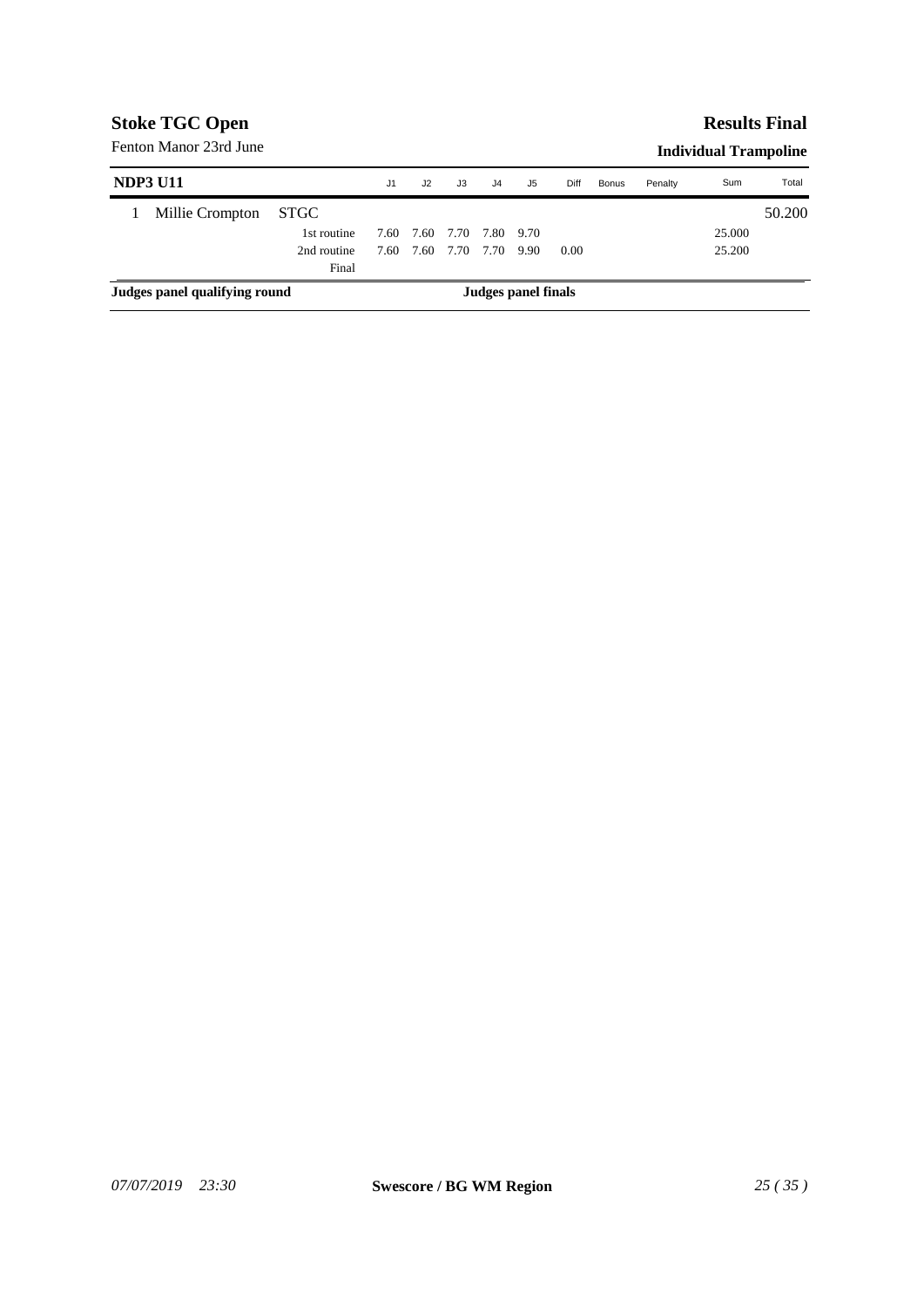# **Results Final**

| $NDP3$ 11+ |                               | J1   | J2   | J3   | J <sub>4</sub> | J5                  | Diff | <b>Bonus</b> | Penalty | Sum    | Total  |
|------------|-------------------------------|------|------|------|----------------|---------------------|------|--------------|---------|--------|--------|
| 1          | Alex Fletcher<br>Air Dynamix  |      |      |      |                |                     |      |              |         |        | 52.100 |
|            | 1st routine                   | 7.90 | 8.30 | 8.10 | 8.20           | 9.80                |      |              |         | 26.100 |        |
|            | 2nd routine                   | 7.90 | 8.20 | 8.00 | 8.30           | 9.80                | 0.00 |              |         | 26.000 |        |
|            | Final                         |      |      |      |                |                     |      |              |         |        |        |
| 2          | Ava Swift<br>Air Dynamix      |      |      |      |                |                     |      |              |         |        | 48.600 |
|            | 1st routine                   | 7.40 | 7.20 | 7.40 | 7.50           | 9.60                |      |              |         | 24.400 |        |
|            | 2nd routine                   | 7.30 | 7.20 | 7.30 | 7.10           | 9.70                | 0.00 |              |         | 24.200 |        |
|            | Final                         |      |      |      |                |                     |      |              |         |        |        |
| 3          | Olivia Gill<br><b>STGC</b>    |      |      |      |                |                     |      |              |         |        | 48.400 |
|            | 1st routine                   | 7.50 | 7.80 | 7.50 | 7.60           | 9.20                |      |              |         | 24.300 |        |
|            | 2nd routine                   | 7.50 | 7.50 | 7.80 | 7.50           | 9.10                | 0.00 |              |         | 24.100 |        |
|            | Final                         |      |      |      |                |                     |      |              |         |        |        |
| 4          | <b>STGC</b><br>Esme Newby     |      |      |      |                |                     |      |              |         |        | 0.000  |
|            | 1st routine                   | 0.00 | 0.00 | 0.00 | 0.00           | 0.00                | 0.00 |              |         | 0.000  |        |
|            | 2nd routine                   | 0.00 | 0.00 | 0.00 | 0.00           | 0.00                | 0.00 |              |         | 0.000  |        |
|            | Final                         |      |      |      |                |                     |      |              |         |        |        |
|            | Judges panel qualifying round |      |      |      |                | Judges panel finals |      |              |         |        |        |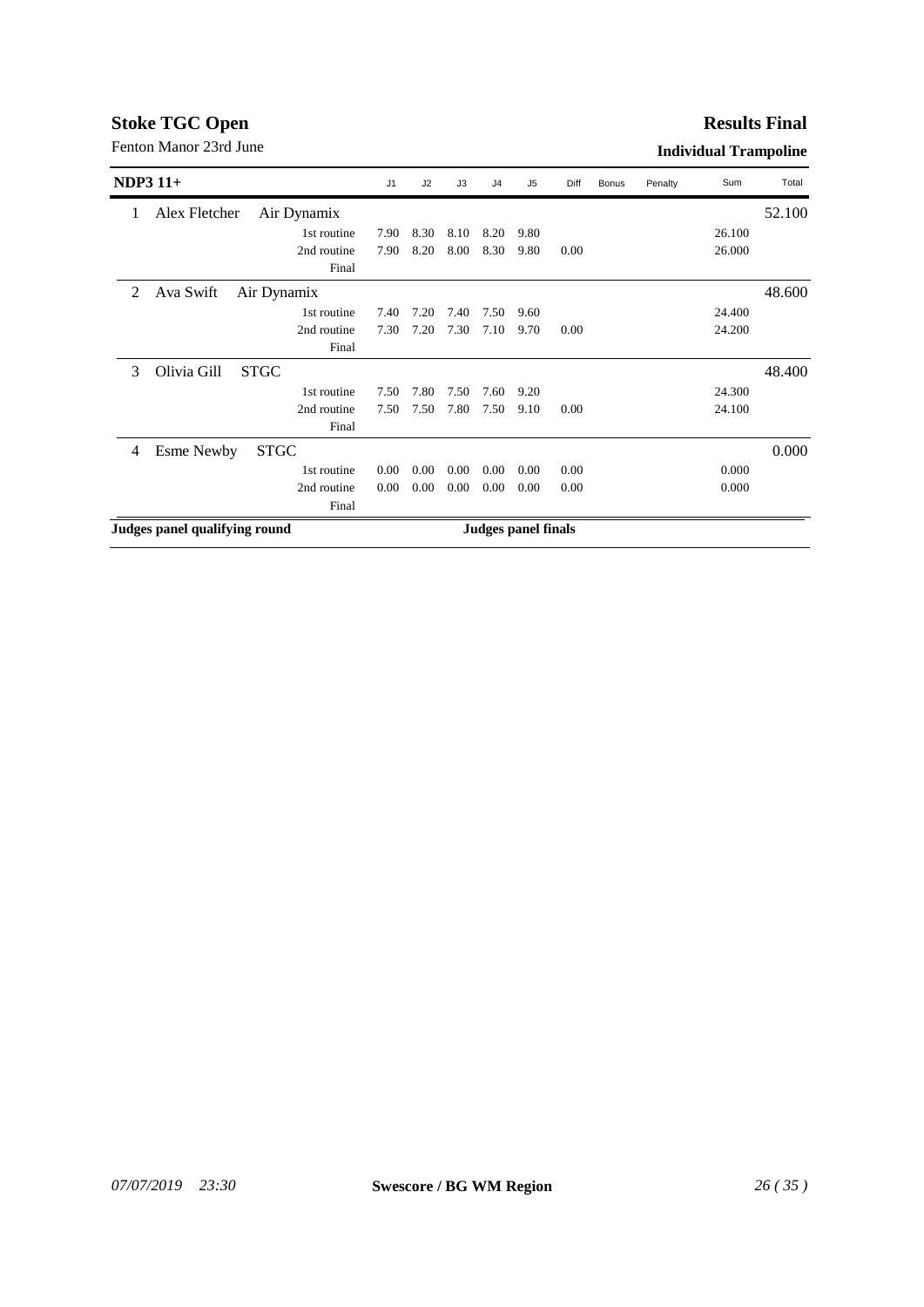# *07/07/2019 23:30* **Swescore / BG WM Region** *27 ( 35 )*

|                               | Fenton Manor 23rd June |       |             |                |      |                     |                |                     |      |       | <b>Individual Trampoline</b> |        |        |
|-------------------------------|------------------------|-------|-------------|----------------|------|---------------------|----------------|---------------------|------|-------|------------------------------|--------|--------|
|                               | <b>NDP4 U11</b>        |       |             | J <sub>1</sub> | J2   | J3                  | J <sub>4</sub> | J5                  | Diff | Bonus | Penalty                      | Sum    | Total  |
|                               | Ewan Hare              | STGC. |             |                |      |                     |                |                     |      |       |                              |        | 48.000 |
|                               |                        |       | 1st routine | 7.10           |      | 7.40 7.20 7.20 9.40 |                |                     |      |       |                              | 23.800 |        |
|                               |                        |       | 2nd routine | 7.30           | 7.60 | 7.40                | 7.20 9.50      |                     | 0.00 |       |                              | 24.200 |        |
|                               |                        |       | Final       |                |      |                     |                |                     |      |       |                              |        |        |
| Judges panel qualifying round |                        |       |             |                |      |                     |                | Judges panel finals |      |       |                              |        |        |

# **Stoke TGC Open**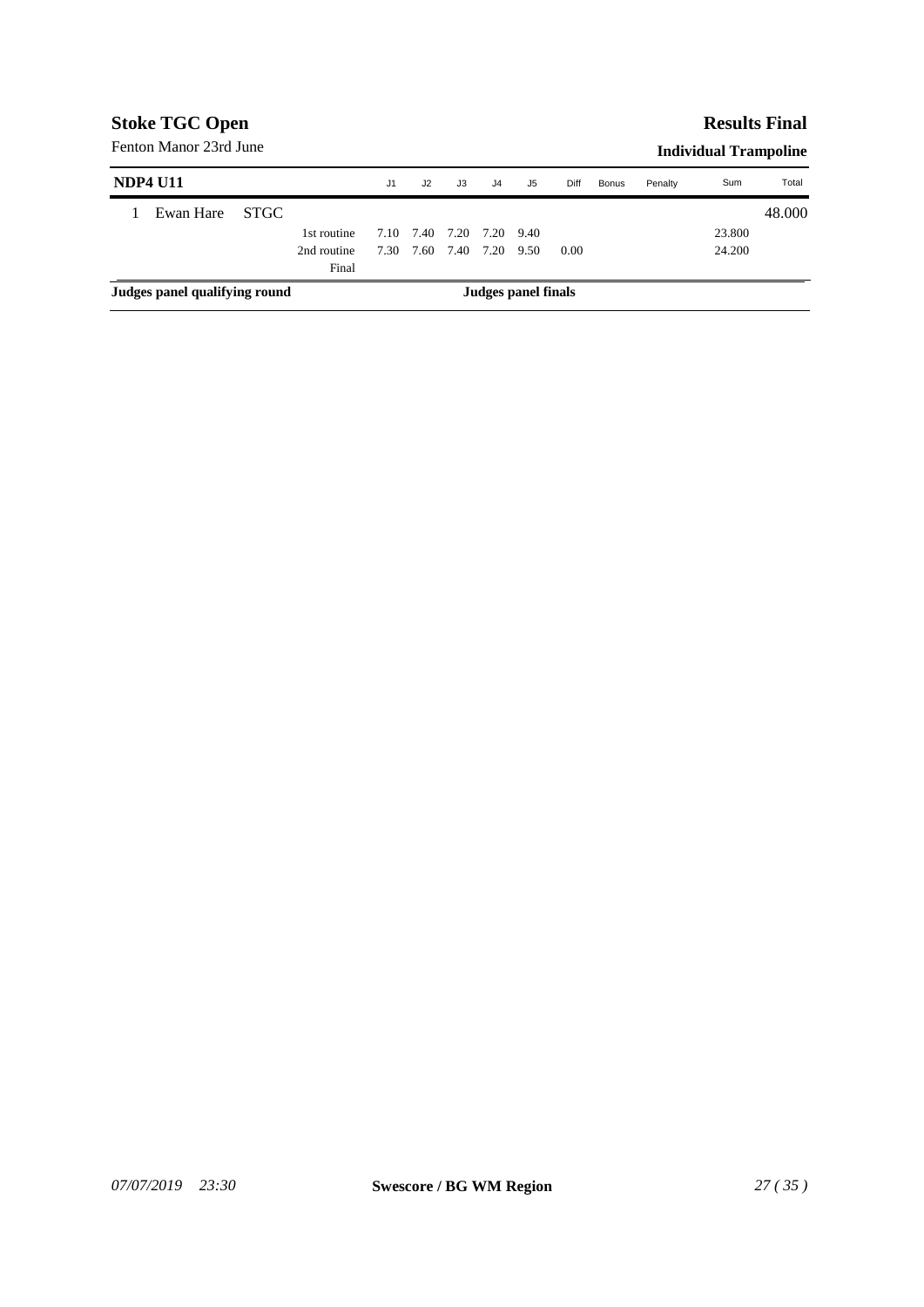#### **Results Final**

| <b>NDP4 U13</b>               |              |             | J <sub>1</sub> | J2   | J3   | J4   | J <sub>5</sub>      | Diff | Bonus | Penalty | Sum    | Total  |
|-------------------------------|--------------|-------------|----------------|------|------|------|---------------------|------|-------|---------|--------|--------|
|                               | Lacey Hawkes | <b>STGC</b> |                |      |      |      |                     |      |       |         |        | 50.700 |
|                               |              | 1st routine | 7.90           | 8.00 | 7.90 | 7.80 | 9.60                |      |       |         | 25.400 |        |
|                               |              | 2nd routine | 7.70           | 7.90 | 7.80 | 7.80 | 9.70                | 0.00 |       |         | 25.300 |        |
|                               |              | Final       |                |      |      |      |                     |      |       |         |        |        |
| 2                             | Sophie Scott | STGC        |                |      |      |      |                     |      |       |         |        | 49.500 |
|                               |              | 1st routine | 7.40           | 7.60 | 7.70 | 7.70 | 9.70                |      |       |         | 25,000 |        |
|                               |              | 2nd routine | 7.40           | 7.60 | 7.40 | 7.00 | 9.70                | 0.00 |       |         | 24.500 |        |
|                               |              | Final       |                |      |      |      |                     |      |       |         |        |        |
| Judges panel qualifying round |              |             |                |      |      |      | Judges panel finals |      |       |         |        |        |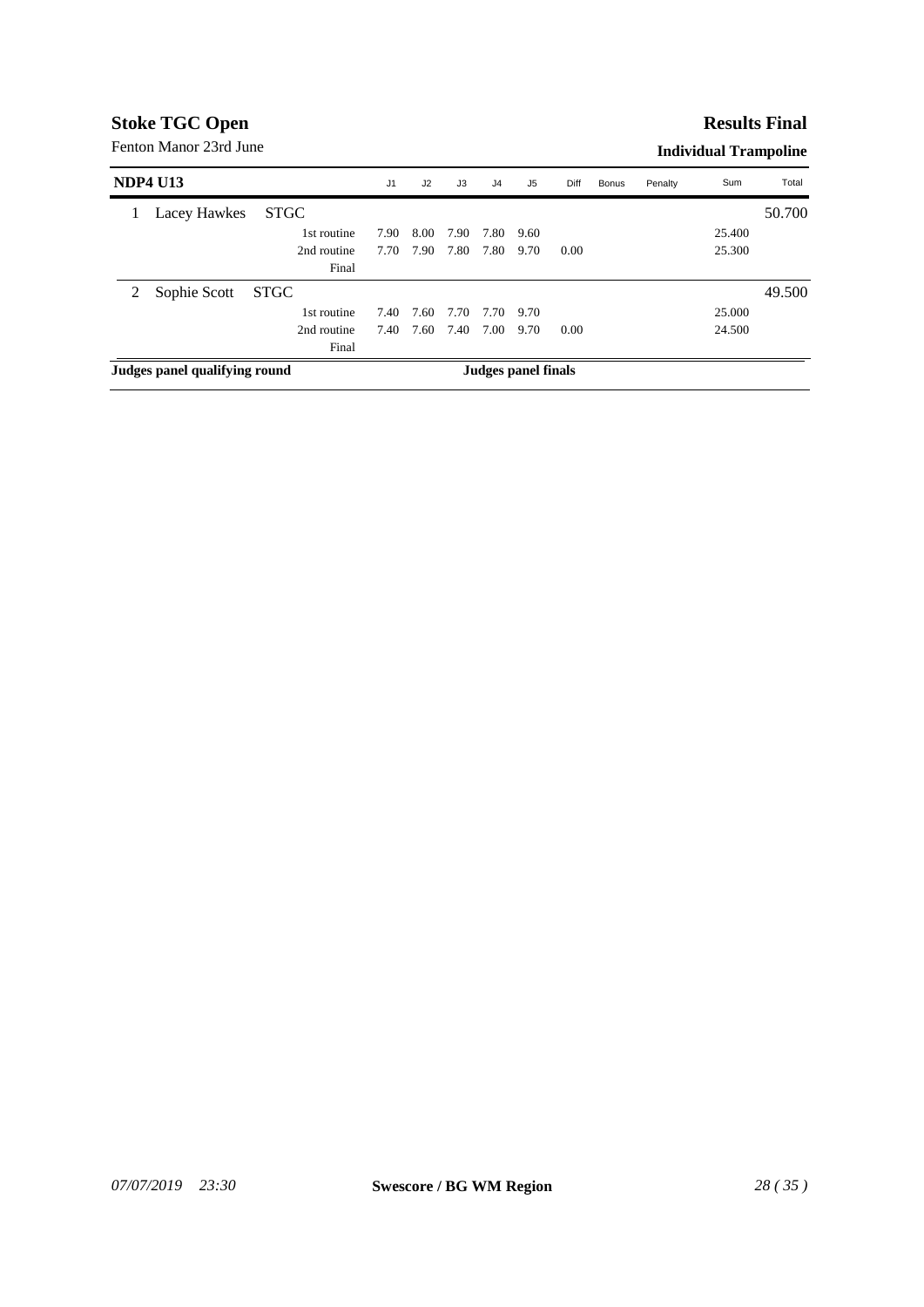#### **Results Final**

| $NDP4$ 13+     |                                      | J <sub>1</sub> | J2   | J3   | J4   | J5                         | Diff | <b>Bonus</b> | Penalty | Sum    | Total  |
|----------------|--------------------------------------|----------------|------|------|------|----------------------------|------|--------------|---------|--------|--------|
| 1              | Chloe Hyatt<br>Air Dynamix           |                |      |      |      |                            |      |              |         |        | 50.900 |
|                | 1st routine                          | 7.80           | 8.00 | 7.90 | 7.80 | 9.80                       |      |              |         | 25.500 |        |
|                | 2nd routine                          | 7.80           | 7.80 | 7.90 | 7.80 | 9.80                       | 0.00 |              |         | 25.400 |        |
|                | Final                                |                |      |      |      |                            |      |              |         |        |        |
| $\mathfrak{D}$ | Hannah Chuter<br><b>STGC</b>         |                |      |      |      |                            |      |              |         |        | 50.500 |
|                | 1st routine                          | 7.70           | 7.90 | 7.80 | 7.60 | 9.80                       |      |              |         | 25.300 |        |
|                | 2nd routine                          | 7.50           | 7.70 | 7.80 | 7.60 | 9.90                       | 0.00 |              |         | 25.200 |        |
|                | Final                                |                |      |      |      |                            |      |              |         |        |        |
| 3              | Georgia Braxton-Lloyd<br><b>STGC</b> |                |      |      |      |                            |      |              |         |        | 49.600 |
|                | 1st routine                          | 7.60           | 7.70 | 7.60 | 7.80 | 9.70                       |      |              |         | 25,000 |        |
|                | 2nd routine                          | 7.70           | 7.60 | 7.70 | 7.20 | 9.30                       | 0.00 |              |         | 24.600 |        |
|                | Final                                |                |      |      |      |                            |      |              |         |        |        |
|                | Judges panel qualifying round        |                |      |      |      | <b>Judges panel finals</b> |      |              |         |        |        |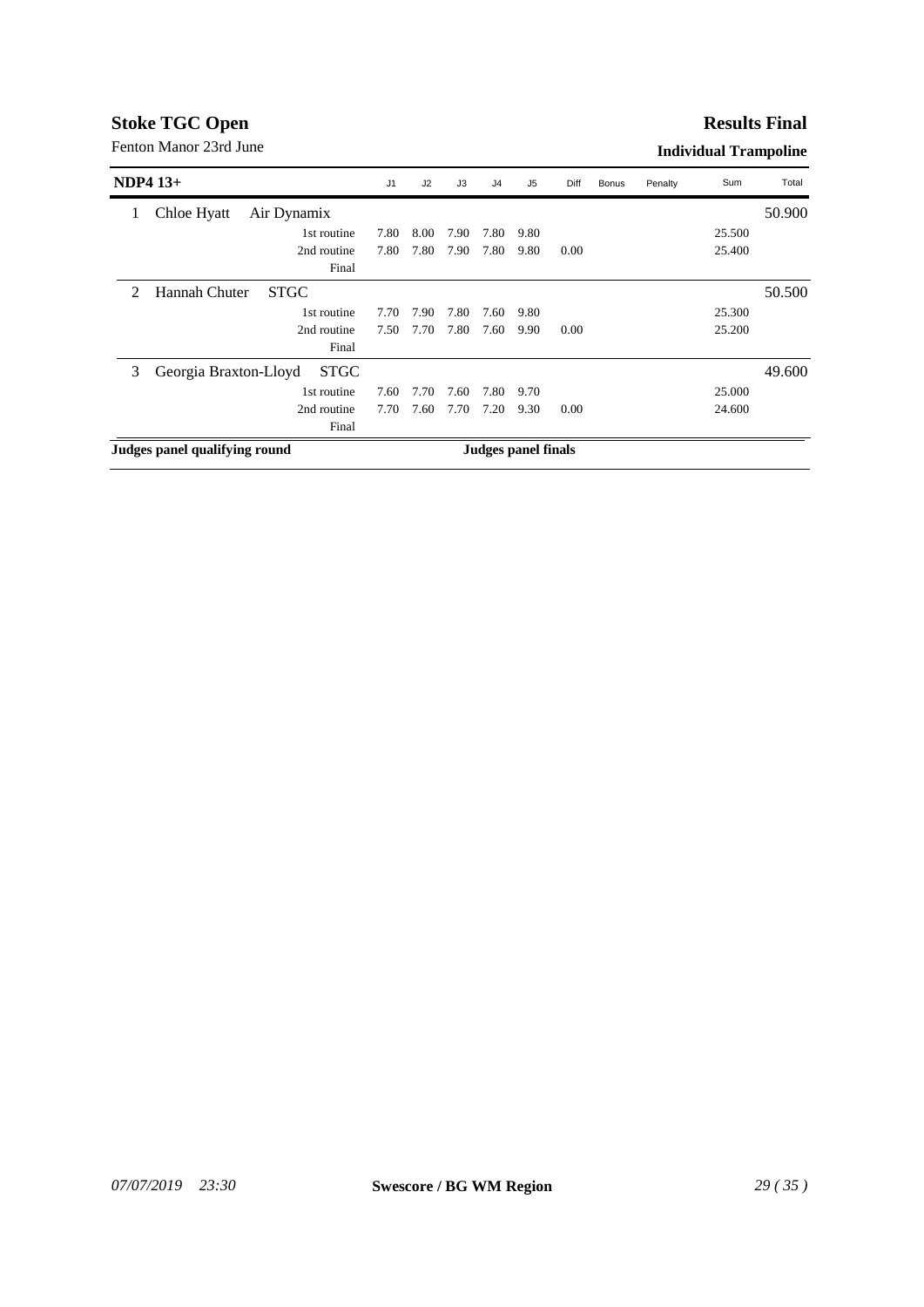#### Fenton Manor 23rd June

|  | <b>Individual Trampoline</b> |
|--|------------------------------|
|--|------------------------------|

|                               | <b>NDP5 U11</b>      |             | J1   | J2   | J3   | J4   | J5                  | Diff | Bonus | Penalty | Sum    | Total  |
|-------------------------------|----------------------|-------------|------|------|------|------|---------------------|------|-------|---------|--------|--------|
|                               | <b>Emily Stanway</b> | <b>STGC</b> |      |      |      |      |                     |      |       |         |        | 49.700 |
|                               |                      | 1st routine | 7.80 | 7.70 | 7.90 | 8.20 | 9.60                |      |       |         | 25.300 |        |
|                               |                      | 2nd routine | 7.40 | 7.40 | 7.50 | 7.60 | 9.50                | 0.00 | 0.000 |         | 24.400 |        |
|                               |                      | Final       |      |      |      |      |                     |      |       |         |        |        |
| Judges panel qualifying round |                      |             |      |      |      |      | Judges panel finals |      |       |         |        |        |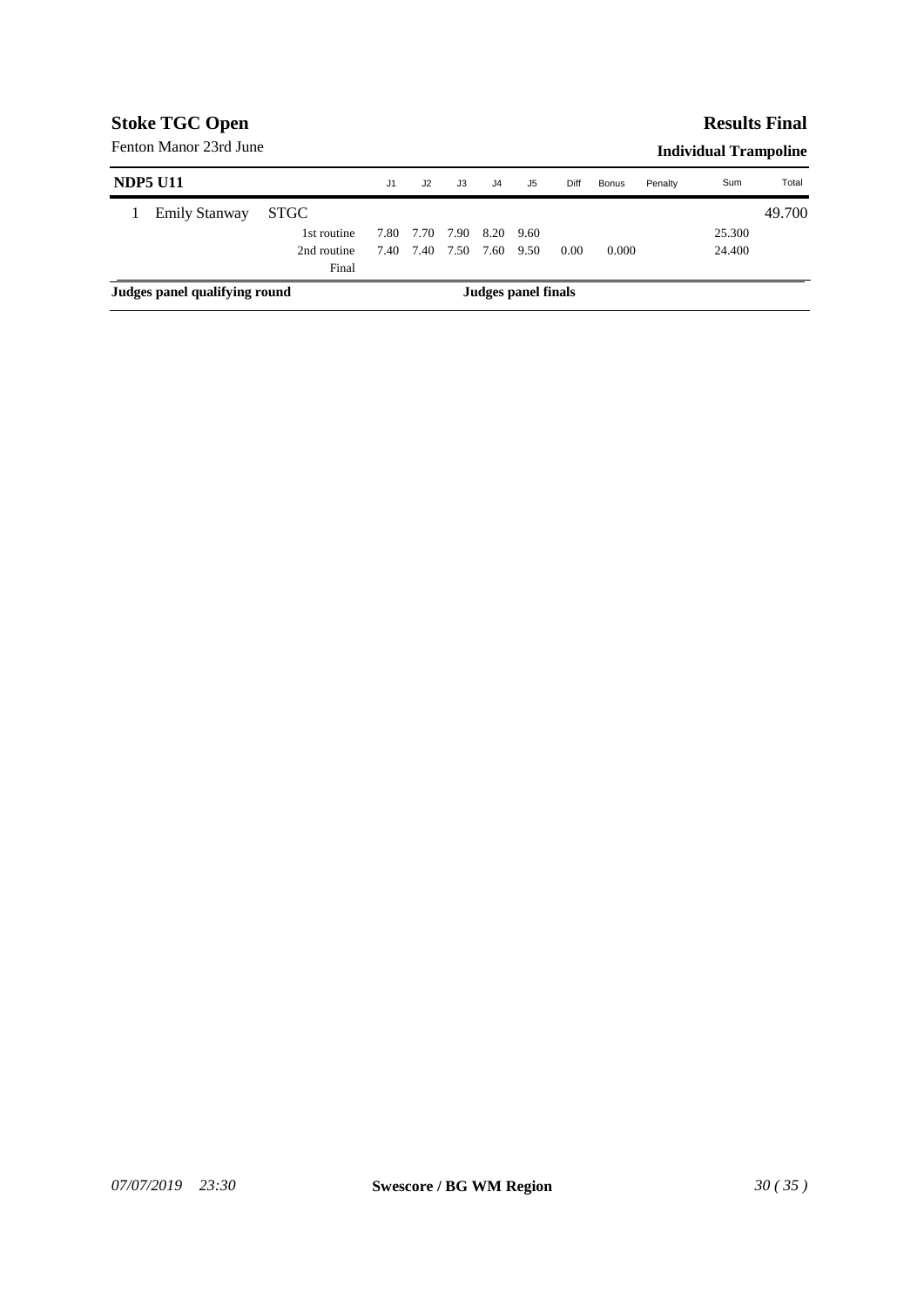#### **Results Final**

|                               | NDP5 $11+$           |             | J <sub>1</sub> | J2   | J3   | J <sub>4</sub> | J <sub>5</sub>             | Diff | <b>Bonus</b> | Penalty | Sum    | Total  |
|-------------------------------|----------------------|-------------|----------------|------|------|----------------|----------------------------|------|--------------|---------|--------|--------|
|                               | Kathrine Bull        | <b>STGC</b> |                |      |      |                |                            |      |              |         |        | 50.800 |
|                               |                      | 1st routine | 7.80           | 7.90 | 8.00 | 7.60           | 9.60                       |      |              |         | 25.300 |        |
|                               |                      | 2nd routine | 7.60           | 7.60 | 7.70 | 7.50           | 9.70                       | 0.00 | 0.600        |         | 25.500 |        |
|                               |                      | Final       |                |      |      |                |                            |      |              |         |        |        |
| 2                             | <b>Holly Roberts</b> | <b>STGC</b> |                |      |      |                |                            |      |              |         |        | 50.200 |
|                               |                      | 1st routine | 7.60           | 7.80 | 7.80 | 7.70           | 9.70                       |      |              |         | 25.200 |        |
|                               |                      | 2nd routine | 7.40           | 7.30 | 7.40 | 7.60           | 9.60                       | 0.00 | 0.600        |         | 25.000 |        |
|                               |                      | Final       |                |      |      |                |                            |      |              |         |        |        |
| 3                             | Laura Cahalane       | Air Dynamix |                |      |      |                |                            |      |              |         |        | 50.100 |
|                               |                      | 1st routine | 7.70           | 7.80 | 7.90 | 7.80           | 9.80                       |      |              |         | 25.400 |        |
|                               |                      | 2nd routine | 7.30           | 7.40 | 7.40 | 6.80           | 9.40                       | 0.00 | 0.600        |         | 24.700 |        |
|                               |                      | Final       |                |      |      |                |                            |      |              |         |        |        |
| 4                             | Preston Whiteman     | <b>STGC</b> |                |      |      |                |                            |      |              |         |        | 48.900 |
|                               |                      | 1st routine | 7.50           | 7.50 | 7.60 | 7.50           | 9.40                       |      |              |         | 24.400 |        |
|                               |                      | 2nd routine | 7.50           | 7.60 | 7.50 | 7.20           | 9.50                       | 0.00 | 0.000        |         | 24.500 |        |
|                               |                      | Final       |                |      |      |                |                            |      |              |         |        |        |
| Judges panel qualifying round |                      |             |                |      |      |                | <b>Judges panel finals</b> |      |              |         |        |        |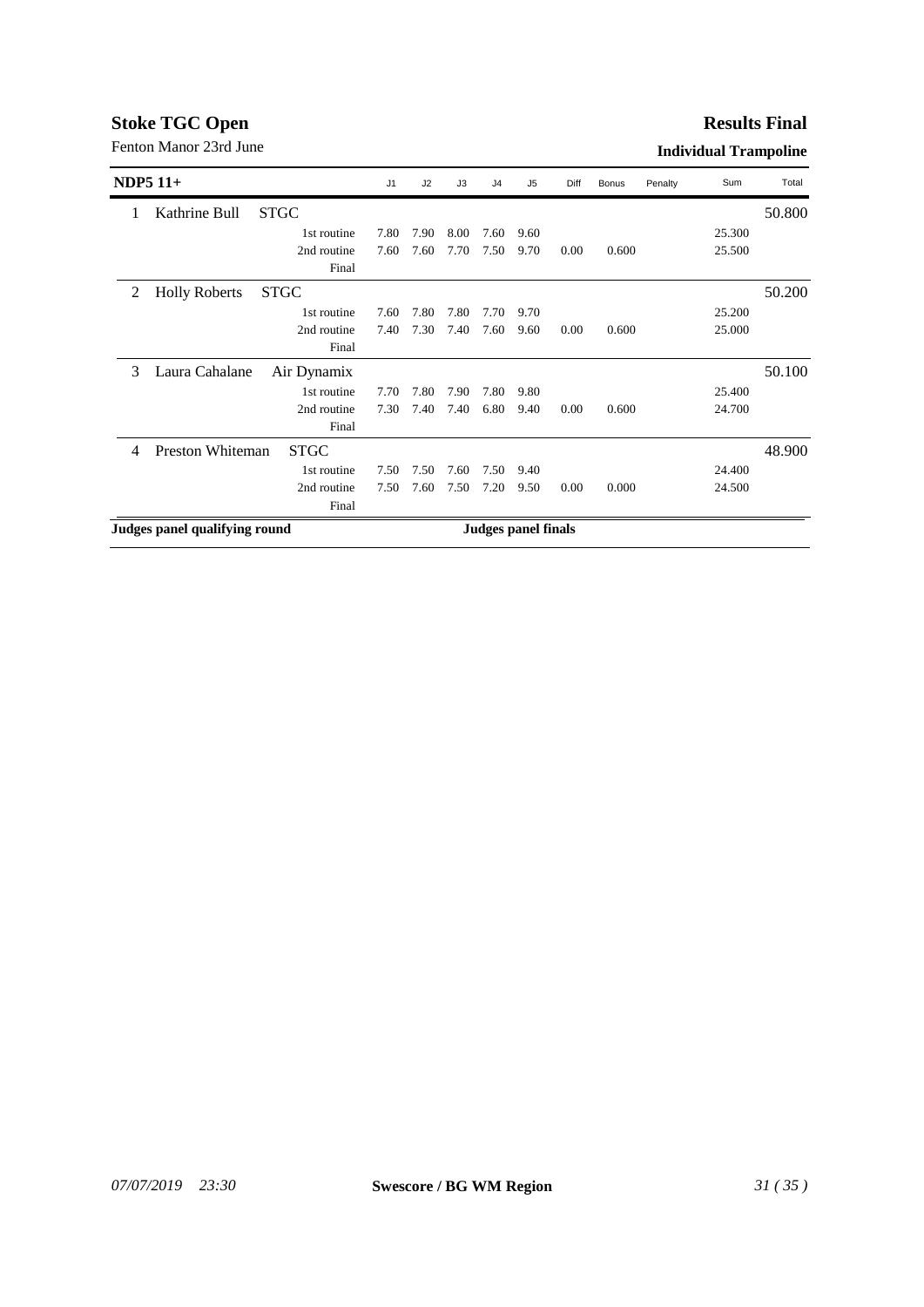#### **Results Final**

| NDP <sub>6</sub>              |                          |             | J <sub>1</sub> | J2   | J3   | J <sub>4</sub> | J5                  | Diff | <b>Bonus</b> | Penalty | Sum    | Total  |
|-------------------------------|--------------------------|-------------|----------------|------|------|----------------|---------------------|------|--------------|---------|--------|--------|
| 1                             | Jordan Lee Snape         | <b>STGC</b> |                |      |      |                |                     |      |              |         |        | 51.800 |
|                               |                          | 1st routine | 8.20           | 8.40 | 8.20 | 8.40           | 9.60                |      |              |         | 26.200 |        |
|                               |                          | 2nd routine | 8.00           | 7.90 | 7.90 | 7.90           | 9.80                | 0.00 |              |         | 25.600 |        |
|                               |                          | Final       |                |      |      |                |                     |      |              |         |        |        |
| $\mathfrak{D}$                | Emma Barr<br><b>STGC</b> |             |                |      |      |                |                     |      |              |         |        | 51.000 |
|                               |                          | 1st routine | 8.10           | 8.00 | 8.00 | 8.10           | 9.50                |      |              |         | 25.600 |        |
|                               |                          | 2nd routine | 7.90           | 7.80 | 7.80 | 8.10           | 9.70                | 0.00 |              |         | 25.400 |        |
|                               |                          | Final       |                |      |      |                |                     |      |              |         |        |        |
| 3                             | Poppy Beddington         | Air Dynamix |                |      |      |                |                     |      |              |         |        | 49.700 |
|                               |                          | 1st routine | 7.80           | 7.90 | 8.00 | 8.00           | 9.40                |      |              |         | 25.300 |        |
|                               |                          | 2nd routine | 7.60           | 7.70 | 7.40 | 7.30           | 9.40                | 0.00 |              |         | 24.400 |        |
|                               |                          | Final       |                |      |      |                |                     |      |              |         |        |        |
| Judges panel qualifying round |                          |             |                |      |      |                | Judges panel finals |      |              |         |        |        |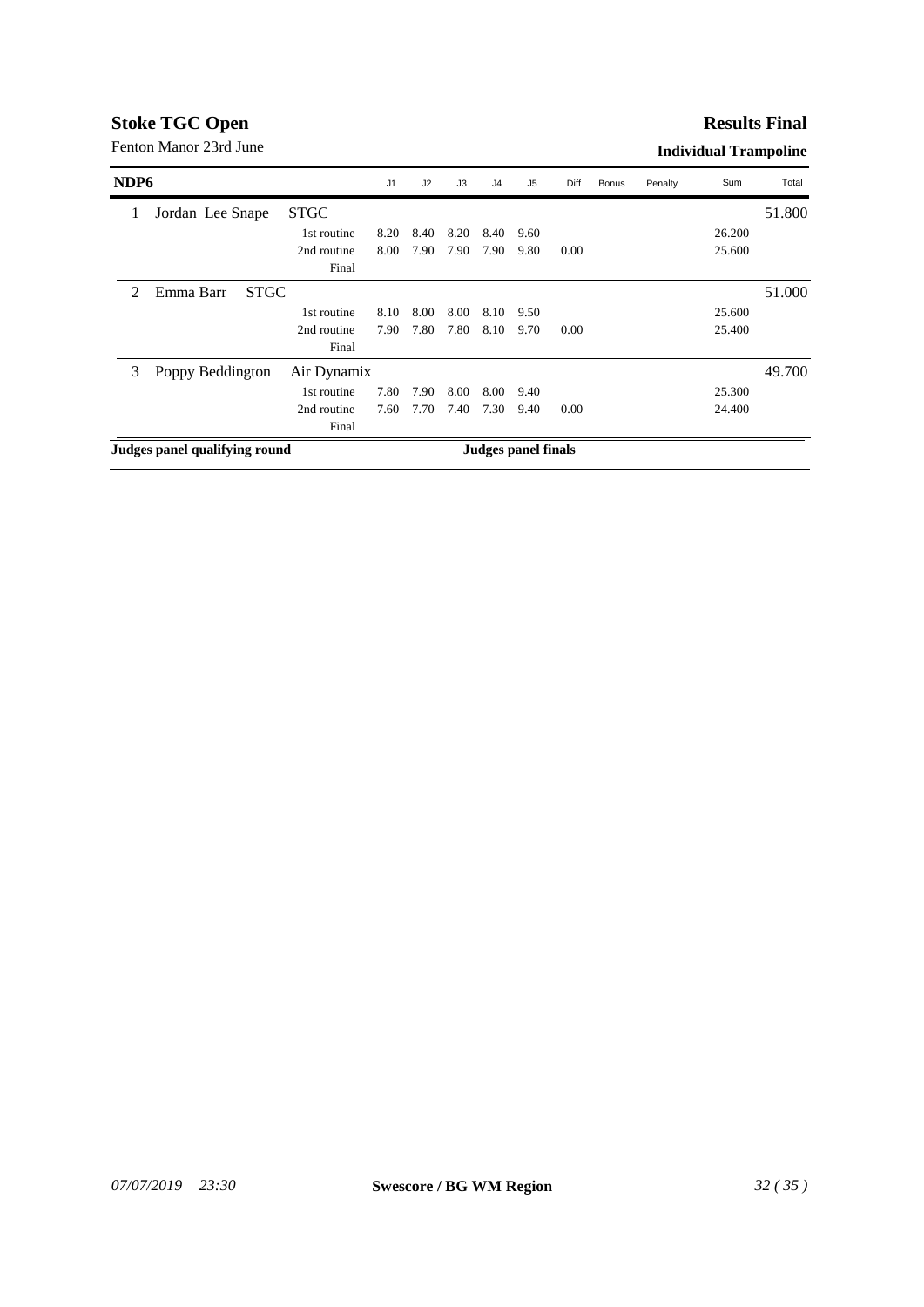#### **Results Final**

| Elite U13                                 | J <sub>1</sub> | J2   | J3   | J <sub>4</sub> | J5                         | Diff | <b>Bonus</b> | Penalty | Sum    | Total  |
|-------------------------------------------|----------------|------|------|----------------|----------------------------|------|--------------|---------|--------|--------|
| Chloe Lin<br><b>STGC</b><br>$\mathbf{I}$  |                |      |      |                |                            |      |              |         |        | 55.900 |
| 1st routine                               | 8.20           | 8.20 | 8.20 | 7.90           | 9.70                       | 0.00 |              |         | 26.100 |        |
| 2nd routine                               | 8.10           | 8.10 | 8.10 | 8.00           | 9.40                       | 4.20 |              |         | 29.800 |        |
| Final                                     |                |      |      |                |                            |      |              |         |        |        |
| 2<br>Daniel Coupe<br>Coventry             |                |      |      |                |                            |      |              |         |        | 55.300 |
| 1st routine                               | 7.60           | 7.40 | 7.30 | 7.10           | 9.50                       | 0.00 |              |         | 24.200 |        |
| 2nd routine                               | 7.50           | 7.50 | 7.40 | 7.00           | 9.90                       | 6.30 |              |         | 31.100 |        |
| Final                                     |                |      |      |                |                            |      |              |         |        |        |
| 3<br>Keira Millington<br><b>STGC</b>      |                |      |      |                |                            |      |              |         |        | 54.200 |
| 1st routine                               | 7.80           | 7.90 | 8.00 | 7.70           | 9.50                       | 0.00 |              |         | 25.200 |        |
| 2nd routine                               | 7.50           | 7.70 | 7.80 | 7.60           | 9.40                       | 4.30 |              |         | 29.000 |        |
| Final                                     |                |      |      |                |                            |      |              |         |        |        |
| Alfie Lynch<br>$\overline{4}$<br>Coventry |                |      |      |                |                            |      |              |         |        | 54.100 |
| 1st routine                               | 7.40           | 7.20 | 7.40 | 7.20           | 9.60                       | 0.00 |              |         | 24.200 |        |
| 2nd routine                               | 7.20           | 7.30 | 7.40 | 7.10           | 9.40                       | 6.00 |              |         | 29.900 |        |
| Final                                     |                |      |      |                |                            |      |              |         |        |        |
| Judges panel qualifying round             |                |      |      |                | <b>Judges panel finals</b> |      |              |         |        |        |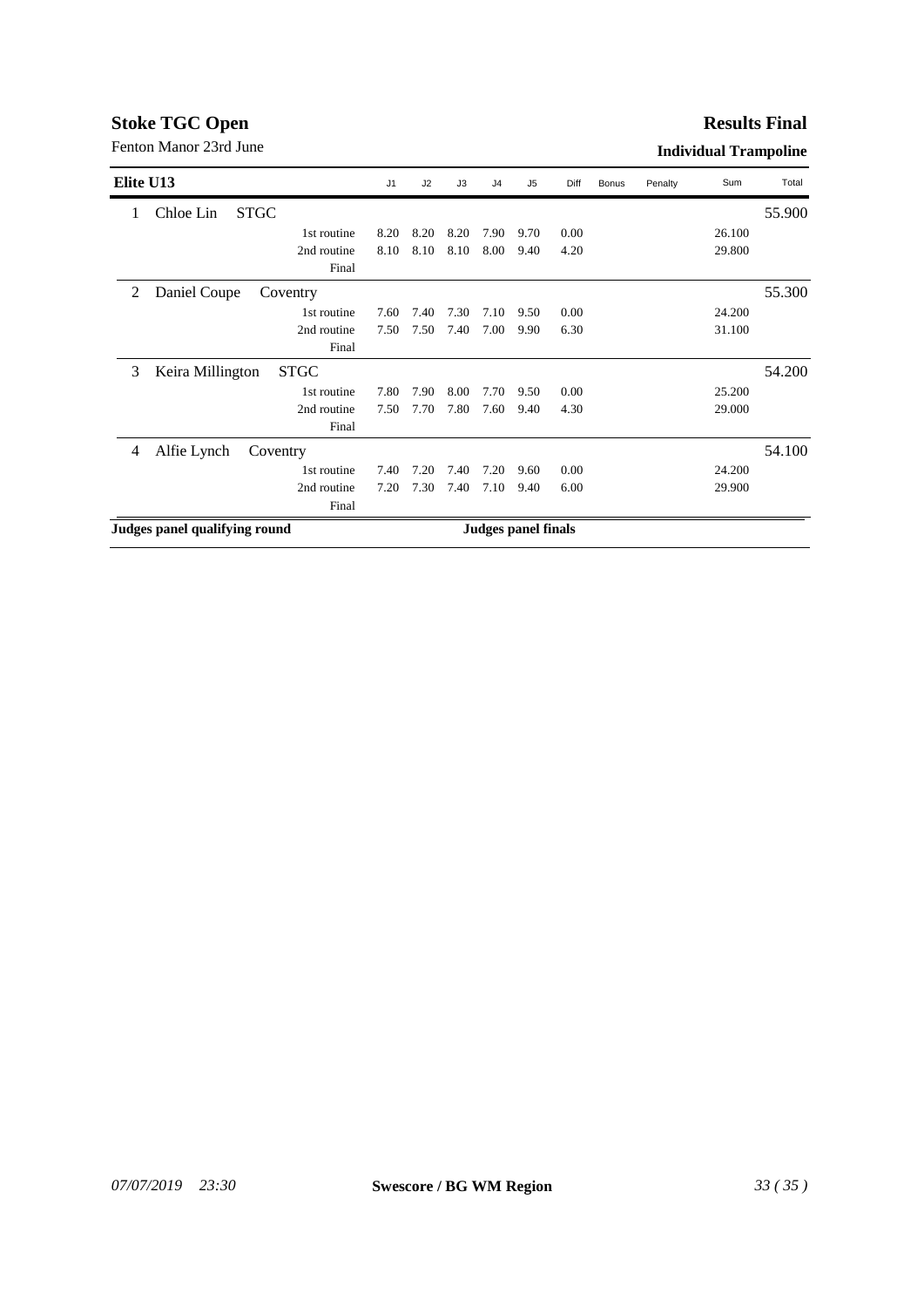#### **Results Final**

| Elite $13+$ |                               |             | J <sub>1</sub> | J2   | J3   | J <sub>4</sub>      | J5   | Diff | <b>Bonus</b> | Penalty | Sum    | Total  |
|-------------|-------------------------------|-------------|----------------|------|------|---------------------|------|------|--------------|---------|--------|--------|
|             | Hannah Kilford                | <b>STGC</b> |                |      |      |                     |      |      |              |         |        | 57.800 |
|             |                               | 1st routine | 7.90           | 7.90 | 7.90 | 8.00                | 9.70 | 0.00 |              |         | 25.500 |        |
|             |                               | 2nd routine | 7.80           | 7.90 | 7.50 | 7.90                | 9.70 | 6.90 |              |         | 32.300 |        |
|             |                               | Final       |                |      |      |                     |      |      |              |         |        |        |
| 2           | <b>Emily Johnson</b>          | <b>STGC</b> |                |      |      |                     |      |      |              |         |        | 55.700 |
|             |                               | 1st routine | 8.10           | 8.00 | 8.00 | 7.90                | 9.40 | 0.00 |              |         | 25.400 |        |
|             |                               | 2nd routine | 7.60           | 7.90 | 7.80 | 7.90                | 9.60 | 5.00 |              |         | 30.300 |        |
|             |                               | Final       |                |      |      |                     |      |      |              |         |        |        |
| 3           | Amy Jackson                   | <b>STGC</b> |                |      |      |                     |      |      |              |         |        | 55.400 |
|             |                               | 1st routine | 7.70           | 7.90 | 8.10 | 8.00                | 9.40 | 0.00 |              |         | 25.300 |        |
|             |                               | 2nd routine | 7.60           | 7.80 | 7.80 | 7.80                | 9.30 | 5.20 |              |         | 30.100 |        |
|             |                               | Final       |                |      |      |                     |      |      |              |         |        |        |
|             | Judges panel qualifying round |             |                |      |      | Judges panel finals |      |      |              |         |        |        |